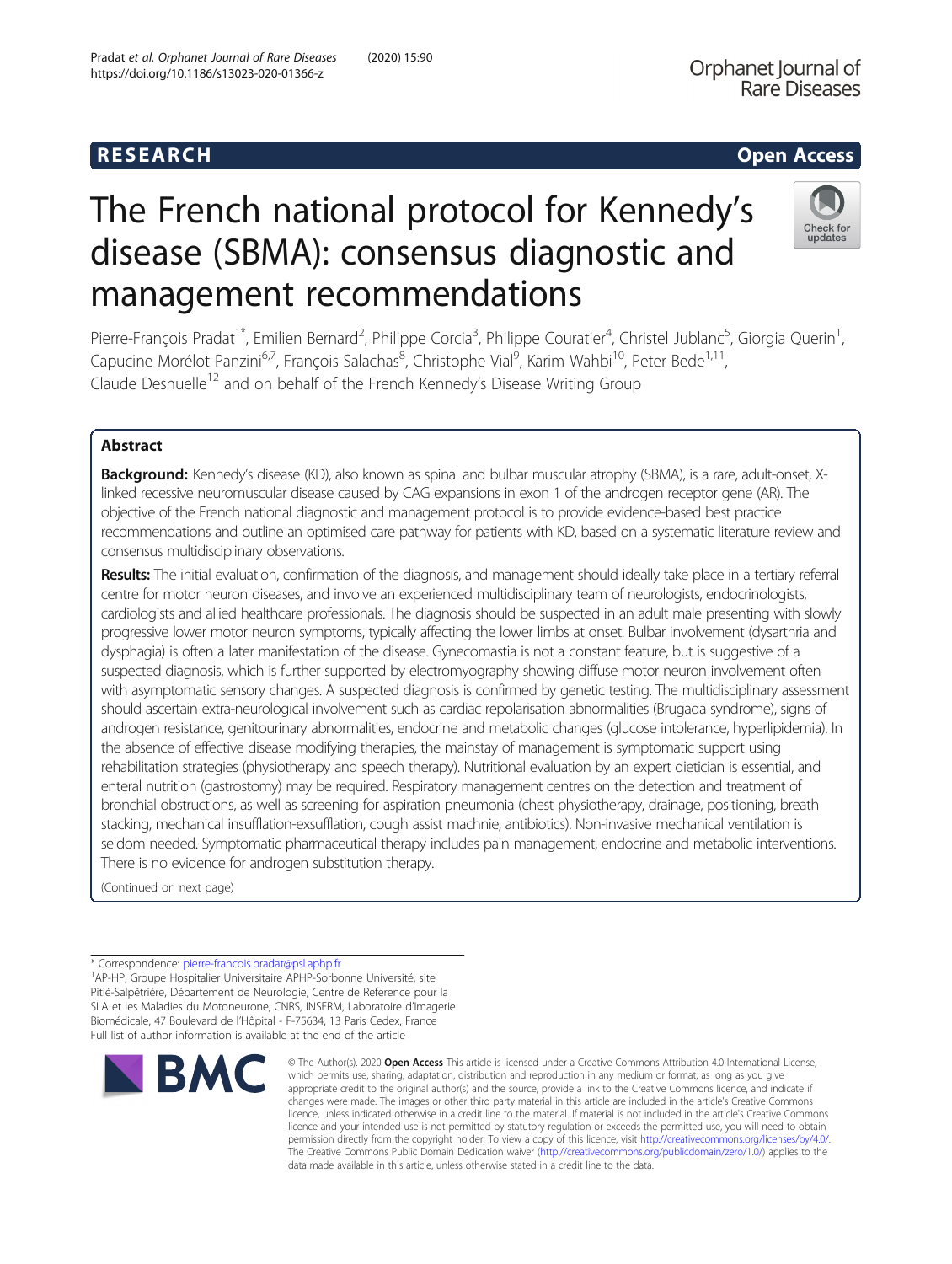(Continued from previous page)

Pradat et al. Orphanet Journal of Rare Diseases (2020) 15:90 Page 2 of 21 Page 2 of 21

Conclusion: The French national Kennedy's disease protocol provides management recommendations for patients with KD. In a low-incidence condition, sharing and integrating regional expertise, multidisciplinary experience and defining consensus best-practice recommendations is particularly important. Well-coordinated collaborative efforts will ultimately pave the way to the development of evidence-based international guidelines.

Keywords: Kennedy disease, Spinal and bulbar muscular atrophy, Guidelines, Polyglutamine, Androgen receptor, Androgen insensitivity

# Background

Kennedy's disease (KD), or X-linked Spinal and Bulbar Atrophy (SBMA), is a rare neurodegenerative disorder. The diagnostic possibility is typically raised when an adult man presents with slowly progressive lower motor neuron symptoms associated with signs of androgenic dysfunction such as gynecomastia  $[1-3]$  $[1-3]$  $[1-3]$  $[1-3]$  $[1-3]$ . The genetic cause was identified in 1991 as an abnormal expansion of CAG repeats in exon 1 on androgen receptor (AR) gene located on chromosome X at position  $q11-12$  [\[1](#page-17-0)]. The objective of this paper is to present a national consensus guideline for the diagnosis and care of KD patients. The guideline has been developed under the auspices of the French ALS/MND Network (FILSLAN, Filière de Santé Maladie Rares pour la SLA et les Maladies du Motoneurone) and the French Health Authority (HAS, Haute Autorité de Santé) and coordinated by the first author. Our aim is the optimisation and harmonisation of diagnostic criteria, management pathways and monitoring protocols across France for KD. We present a systematic review of pharmacological treatments used at various centres, analyse key support needs, highlight gaps in service provision, and identify products and services which are currently not reimbursed.

# Results

# LITTERATURE review

# Physiopathology

Kennedy's disease is caused by CAG repeat expansions in the AR gene resulting in polyglutamine (polyQ) expansion in the AR protein. Expansions larger than 38 CAG trinucleotide repeats result in the formation of a pathological protein called polyQ-AR [\[3\]](#page-17-0). KD therefore belongs to the family of polyQ neurodegenerative conditions, which also includes Huntington's disease, dentatorubro-pallido-luysian atrophy (DRPLA) and six types of spinocerebellar ataxias  $[4]$  $[4]$ . It should be noted that unlike in Huntington's disease, there is a mitotic andmeiotic stability of the CAG expansion in KD which explains the absence of anticipation phenomenon [[5\]](#page-17-0).

PolyQ diseases are characterised by the dysfunction and subsequent neuronal death of specific cell populations and the accumulation of toxic intracellular proteins [[6\]](#page-17-0). The toxicity of polyQ-AR occurs through multiple

cellular mechanisms: transcriptional dysregulation, mitochondrial dysfunction, disruption of protein homeostasis and cellular signalling pathways, as well as autophagy [[7\]](#page-17-0). The AR, which is part of the nuclear receptor superfamily, is physiologically located in the cytoplasm and is bound to heat shock proteins. The binding of testosterone or dihydrotestosterone to its cytoplasmic receptor results in nuclear translocation and binding to androgen-responsive elements localised in the target gene promoter. Translocation of the polyQ-AR protein into the nucleus appears to be central to the pathogenesis of KD, because the deletion of the nuclear localisation signal limits toxicity in murine KD models [[8\]](#page-17-0). KD is the only X-linked polyQ disease and only men develop the full spectrum of symptoms. Women with the mutation are typically asymptomatic, but minor manifestations such as fasciculations, cramps or subtle distal motor deficits are sometimes reported [[9\]](#page-17-0).

No disease-modifying therapy is currently available, but deciphering the pathophysiology cascade of KD allowed the development of a number of promising therapeutic strategies  $[1, 2, 10-13]$  $[1, 2, 10-13]$  $[1, 2, 10-13]$  $[1, 2, 10-13]$  $[1, 2, 10-13]$  $[1, 2, 10-13]$  $[1, 2, 10-13]$  $[1, 2, 10-13]$  $[1, 2, 10-13]$ . Interventions to reduce androgen levels have already been evaluated in humans [\[14](#page-17-0), [15](#page-17-0)]. Other approaches, such as inhibition of AR gene transcription, focus on the preclinical stage of the condition [[16](#page-17-0)]. Post-translational interventions, such as AR phosphorylation modulation and alteration of polyQ-AR protein toxicity, are also under development [[17,](#page-17-0) [18\]](#page-17-0).

#### Epidemiology

Kennedy disease is a low-incidence condition that is well documented worldwide. A haplotype study of 123 patients revealed that pathological CAG expansions the humans are not the result of a single founding event, but had emerged in several parts of the world independently [[19\]](#page-17-0). Comprehensive epidemiological studies are lacking in KD. A detailed study of incidence and prevalence in the Veneto region of Northern Italy reported a prevalence of 2.58 / 100,000 (95% confidence interval 1.65– 3.35) in the male population [[20](#page-17-0)]. Based on 68 patients, five different haplotypes have been identified, confirming the presence of multiple founder effects. Some geographical regions have higher prevalence, such as the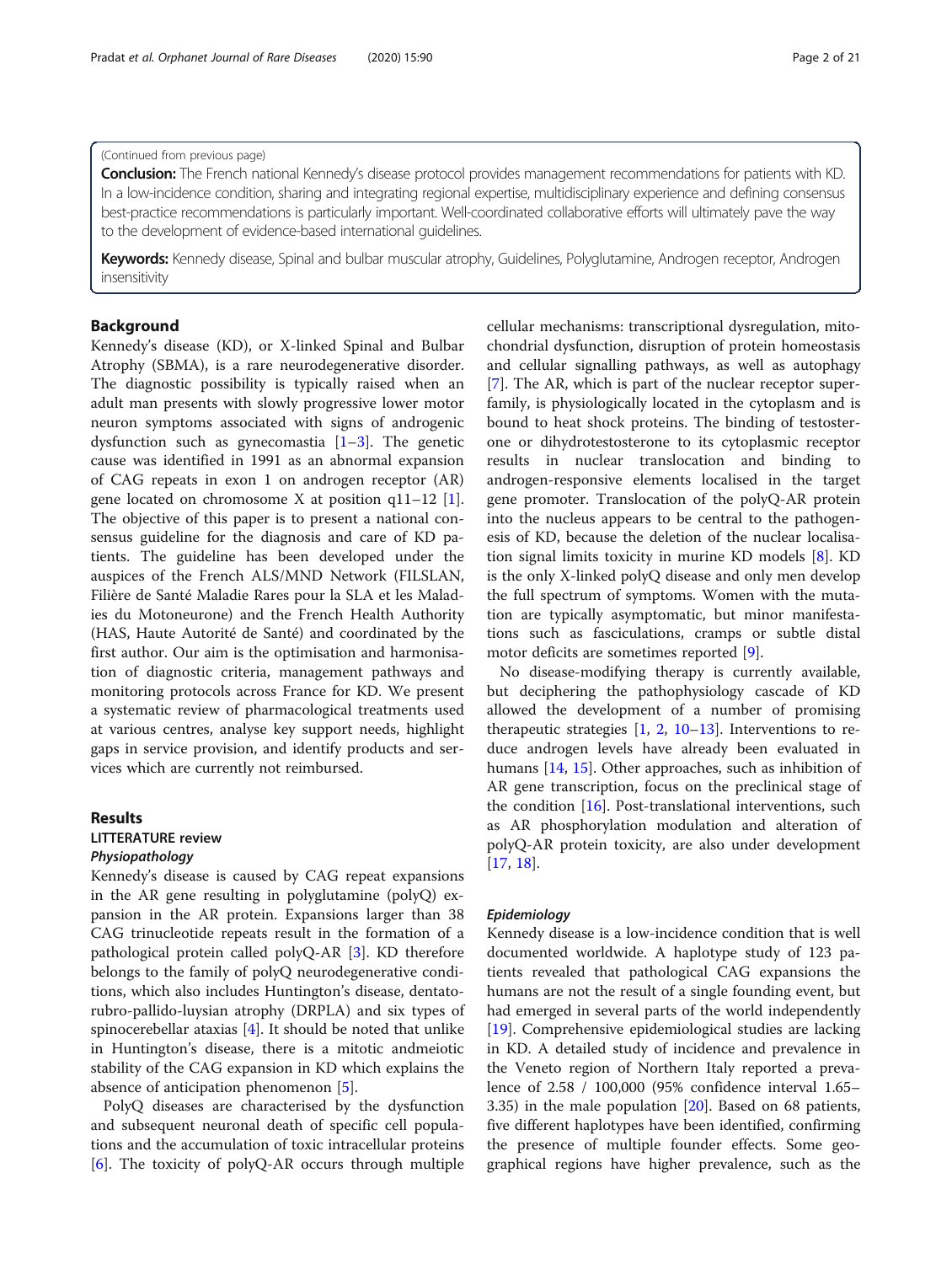#### Natural history

Table [1](#page-3-0) presents an overview of large descriptive series of KD. Natural history studies in KD [\[25](#page-18-0), [28](#page-18-0)] are of paramount importance as they help to define screening protocols, plan multidisciplinary interventions and inform clinical trial designs. Symptom onset typically occurs in the mid-30s, but it varies significantly and cases as young as  $4 \times 37$  and as old as 78  $\times 38$  have been published in the literature. The spectrum of initial manifestations also varies considerably. Commonly reported initial symptoms include: cramps, fasciculations, tremor, dysarthria, dysphagia and gynecomastia. More rarely, the disease manifests in myalgia, unexplained fatigability, exercise intolerance, elevated creatine phosphokinase (CK), laryngospasm or genito-urinary endocrine syndromes, such as hypospadias, micropenis, or oligospermia [\[39](#page-18-0)]. The largest dataset on the natural history of KD is a well-documented series of 223 Japanese patients [[24](#page-17-0)] which provides a general template of symptomatic milestones despite individual variations. Postural tremor of the upper limbs is a common early symptom which occurs around 33 years of age. Motor deficits then typically appear in the lower limbs at 44 years of age. Mobility is gradually affected and a ramp may be required to go up the stairs at around 49 years. Dysarthria is often experienced at around 50, followed by dysphagia at 54, walking aids are often required by 59 and many patients need a wheelchair by 61 [\[24](#page-17-0)]. The patient's survival however is not significantly different from the background population: the 10-year survival was 82% versus 95% for controls, which was not statistically significant [[25\]](#page-18-0). There are, however, extreme juvenile presentations with markedly rapid progression [\[40\]](#page-18-0). Patients often suffer from a circuitous diagnostic journey and considerable diagnostic delay. Diagnostic delay from symptom onset the confirmed diagnosis is in the order of 5 years based on a US series of 57 patients [\[26](#page-18-0)]. The implications of diagnostic delay are not sufficiently discussed in the literature, but misdiagnoses and unnecessary interventions, such as laminectomies and IvIg treatment are not uncommon [\[41\]](#page-18-0).

#### Genotype-phenotype correlations

An inverse correlation exists between CAG repeat numbers and age of symptom onset [\[24](#page-17-0)]. If non-motor manifestations are considered, this association is not evident [[39\]](#page-18-0). The correlation between CAG repeat numbers and motor disability may only account for 60% of the

observed clinical heterogeneity indicating that other factors; genetic, epigenetic or environmental, may play important roles in the development of the clinical syndrome. This is illustrated by the presence of considerable phenotypic variability within the same family des-pite identical CAG repeat numbers [[3\]](#page-17-0). Correlation analyses between CAG repeat numbers and electrophysiological indices have been inconsistent. High repeat numbers are thought to be predominantly associated with motor abnormalities, whereas low repeat numbers primarily manifest in sensory changes [\[42\]](#page-18-0). In a recent study, CAG repeat lengths were negatively correlated with motor amplitudes, but not with sensory amplitudes [[43\]](#page-18-0). Finally, in a cohort of 155 Chinese KD patients both motor and sensory electrophysiology indices correlated with repeat lengths [[44\]](#page-18-0).

Animal models A number of transgenic animal models have been successfully developed to aid KD research. The AR-65 model, carrying 65 CAG repeats showed a mild phenotype compared to the AR-120 (120 repeats) which exhibited both motor and behavioural symptoms. The motor symptoms observed in AR-120 were associated with spinal alpha-motor neuron degeneration, without evidence of cerebral changes [[45\]](#page-18-0). In another transgenic mouse model, overexpression of wildtype AR exclusively in skeletal muscle fibres without polyQ expansions resulted in neuromuscular atrophy, with altered muscle morphology, androgen-dependent muscle weakness and early death [[46\]](#page-18-0). This model highlights that muscle-based therapeutic strategies may be effective in KD. A landmark animal-model study showed that the manipulation of the nuclear localization signal of polyglutamine-expanded AR improves muscle function and demonstrated that pharmacologically induced autophagy may rescue motor neurons from mutant AR toxicity [[8\]](#page-17-0).

### Diagnosis, neurological and non-neurological manifestations

#### Neurological symptoms and signs

Motor and sensory manifestations

Muscle weakness is a key clinical feature of the disease; it is present in 97% of cases and usually manifest around the age of 35–40. Higher repeat numbers are associated with younger age of onset, but no association has been found between repeat numbers and rate of progression [[24,](#page-17-0) [47](#page-18-0), [48](#page-18-0)]. The very first symptom typically experienced is a postural hand tremor, which is usually mild and appears around the age of 33 [[24](#page-17-0)]. Head and voice tremors [[48,](#page-18-0) [49](#page-18-0)] and lower limb tremors may also be observed [\[50](#page-18-0)]. Tremor is often alcohol-responsive [[51\]](#page-18-0) and is modulated by load-bearing and posture [\[52](#page-18-0)].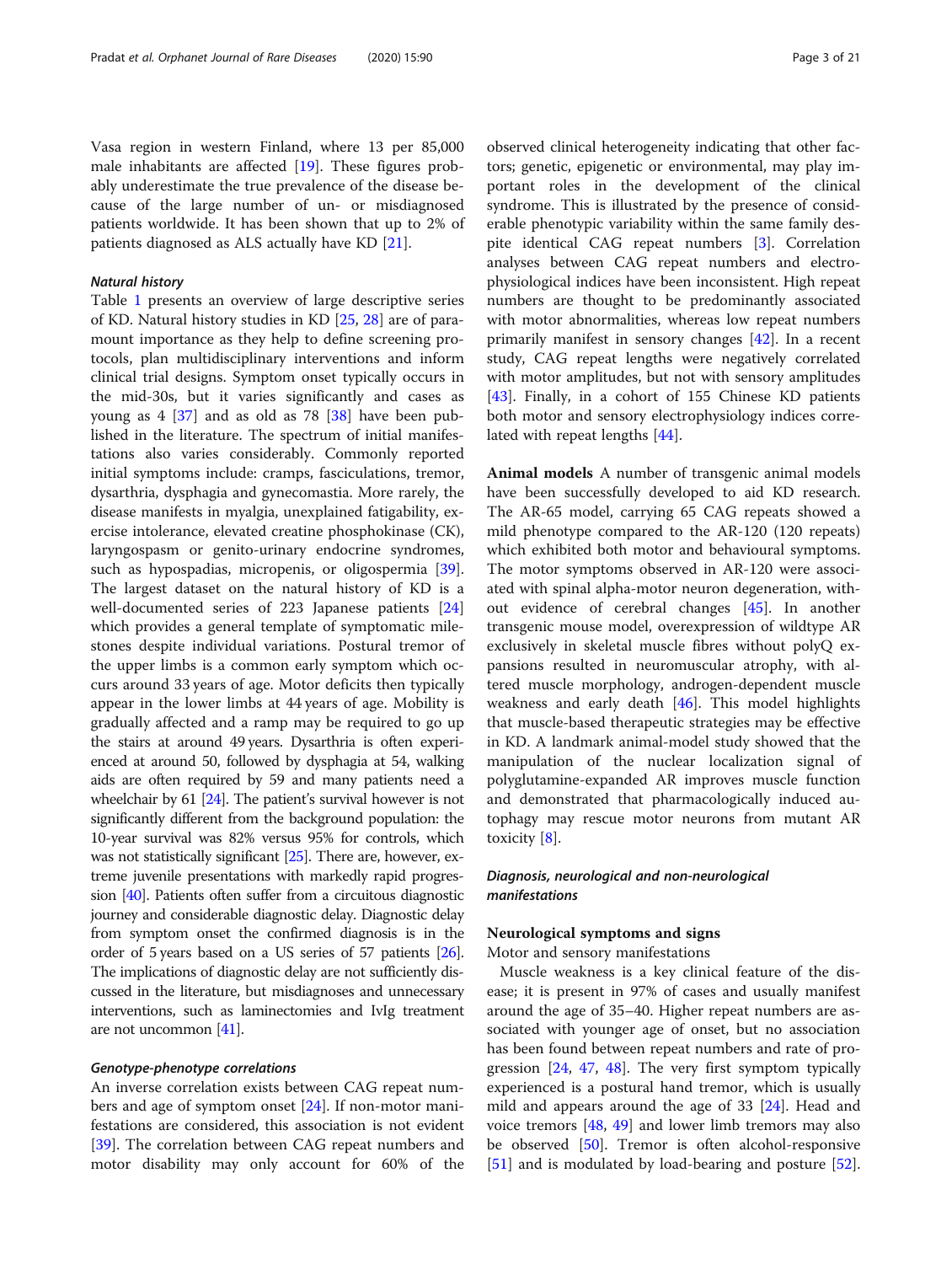<span id="page-3-0"></span>Table 1 A list of large descriptive case series of KD in the literature (non-exhaustive list)

| Author                               | Aim                                                              | Methodology, level of<br>evidence                                                                                       | Population           | evaluation parameters                                                                                                      | Most significant results                                                                                                                                                                                                                                                                                                                                    |
|--------------------------------------|------------------------------------------------------------------|-------------------------------------------------------------------------------------------------------------------------|----------------------|----------------------------------------------------------------------------------------------------------------------------|-------------------------------------------------------------------------------------------------------------------------------------------------------------------------------------------------------------------------------------------------------------------------------------------------------------------------------------------------------------|
| Dejager<br>et al., 2002<br>$[22]$    | Description of<br>endocrine and<br>metabolic<br>changes          | Monocentric cohort study<br>Level of evidence: IV                                                                       | 22 KD                | Gynecomastia, blood<br>hormonal, lipid and glucose<br>assessment                                                           | Gynecomastia in 73% of cases,<br>infertility or decrease of testicular<br>volume in 60%, elevation of total<br>cholesterol, LDL-C and triglycerides (54,<br>40 and 48%, respectively).                                                                                                                                                                      |
| Sperfeld<br>et al., 2005<br>$[23]$   | Evaluation of the<br>incidence of<br>laryngospasm                | Monocentric cohort study<br>Level of evidence: IV                                                                       | 49 KD                | Symptom questionnaire,<br>respiratory tests                                                                                | 47% of the KD patients experienced<br>laryngospasm.                                                                                                                                                                                                                                                                                                         |
| Atsuta et al.,<br>2006 [24]          | Description of<br>the natural<br>history of KD                   | Multicentre cohort study<br>Level of evidence: IV                                                                       | 223 KD               | Clinical and biological<br>parameters, Rankin score                                                                        | Inverse correlation between the<br>number of CAG repeats and the age<br>of onset of symptoms                                                                                                                                                                                                                                                                |
| Chahin<br>et al., 2008<br>$[25]$     | Evaluation of<br>and prognosis                                   | Single centre case-control<br>functional decline study Level of evidence: III                                           | 39 KD<br>70 Controls | 10-year survival rate and<br>functional status (ALSFRS-R)<br>at last follow-up                                             | Survival rate of KD was not<br>significantly altered compared with<br>controls (82% vs 95%, $p = 0.053$ ). The<br>functional status was relatively<br>preserved. Patients are mostly limited<br>for climbing the stairs. Bulbar<br>symptoms in all patients but no need<br>for gastrostomy. Non-invasive ventila-<br>tion was needed in one single patient. |
| Rhodes<br>et al., 2009<br>[26]       | Description of<br>the natural<br>history of KD                   | Single centre cohort study,<br>patients participating in the<br>Dudasteride therapeutic<br>trial. Level of evidence: IV | 57 KD                | Neurophysiological,<br>biological,<br>neuropsychological and<br>quality of life parameters                                 | Long diagnostic delay (5 years).<br>Correlation between androgen levels<br>and muscle strength.                                                                                                                                                                                                                                                             |
| Soukup<br>et al., 2009<br>$[27]$     | Evaluation of<br>cognition<br>changes in KD                      | Monocentric case-control<br>study Level of evidence: III                                                                | 20 KD<br>20 Controls | Neuropsychological<br>assessment evaluating<br>executive functions,<br>memory, attention                                   | Existence of a subclinical impairment<br>of frontal and temporal functions                                                                                                                                                                                                                                                                                  |
| Hashizume<br>$[28]$                  | Characterisation<br>of the natural<br>history of KD              | Monocentric cohort study<br>Level of evidence: IV                                                                       | 34 KD                | Quantitative outcome<br>measures including<br>functional and blood<br>parameters                                           | Disease progression is not affected by<br>CAG repeat length<br>Objective motor functional tests such<br>as the 6-min walk test and grip power<br>or serum creatinine levels are more<br>sensitive at an early stage than by the<br>functional rating scales                                                                                                 |
| Araki et al.,<br>2014 [29]           | abnormalities                                                    | Evaluation of ECG Monocentric cohort study<br>Level of evidence: IV                                                     | 144 KD               | ECG parameters                                                                                                             | ECG abnormalities in 49% of cases,<br>mainly consisting in ST segment<br>anomalies in V1-V3 (19%) and V5-V6<br>(18%). Brugada syndrome (12%) with<br>two cases of sudden death                                                                                                                                                                              |
| Querin et al.,<br>2015 [30]          | Characterisation<br>of the<br>extraneurological<br>profile of KD | Multicentre cohort study<br>Level of evidence: IV                                                                       | 73 KD                | Biology, androgen sensitivity<br>index, genito-urinary symp-<br>toms, dual-energy X-ray ab-<br>sorptiometry, muscle biopsy | Androgen insensitivity. Increased<br>prevalence of genito-urinary symptoms<br>and diminution of bone mass.                                                                                                                                                                                                                                                  |
| Bertolin<br>et al., 2016<br>$[31]$   | Genotype-<br>phenotype<br>associations                           | Multicentre cohort study<br>Level of evidence: IV                                                                       | 159 KD               | Correlation between the<br>number of CAG repeats and<br>motor function                                                     | No genotype/phenotype correlations                                                                                                                                                                                                                                                                                                                          |
| Nordenvall<br>et al., 2016<br>$[32]$ | Establishing the<br>incidence of<br>hypospadias                  | Data analysis from a<br>national KD registry<br>Level of evidence: IV                                                   | 4 KD                 | Association between<br>hypospadia and KD                                                                                   | Hypospadia in KD may be<br>underestimated                                                                                                                                                                                                                                                                                                                   |
| Francini-<br>Pesenti,<br>2018 [33]   | Evaluating the<br>prevalence of<br>metabolic<br>syndrome         | Monocentric cohort study<br>Level of evidence: IV                                                                       | 47 KD                | Metabolic syndrome<br>Insuline resistance<br>Non-alcoholic liver disease                                                   | High prevalence of insulin resistance,<br>metabolic syndrome and non-alcoholic<br>liver disease and NAFLD in SBMA<br>patients                                                                                                                                                                                                                               |
| Rosenbohm<br>et al., 2018<br>$[34]$  | Evaluating the<br>prevalence of<br>metabolic<br>changes          | Monocentric cohort study<br>Level of evidence: IV                                                                       | 80 KD                | Panel of 28 laboratory<br>parameters                                                                                       | Diabetes, hyperlipidemia and<br>androgen insensitivity                                                                                                                                                                                                                                                                                                      |
| Marcato<br>et al., 2018              | Establishing the<br>prevalence of                                | Monocentric cohort study<br>Level of evidence: IV                                                                       | 64 KD                | Battery of<br>neuropsychological test                                                                                      | Absence of neuropsychological<br>abnormalities                                                                                                                                                                                                                                                                                                              |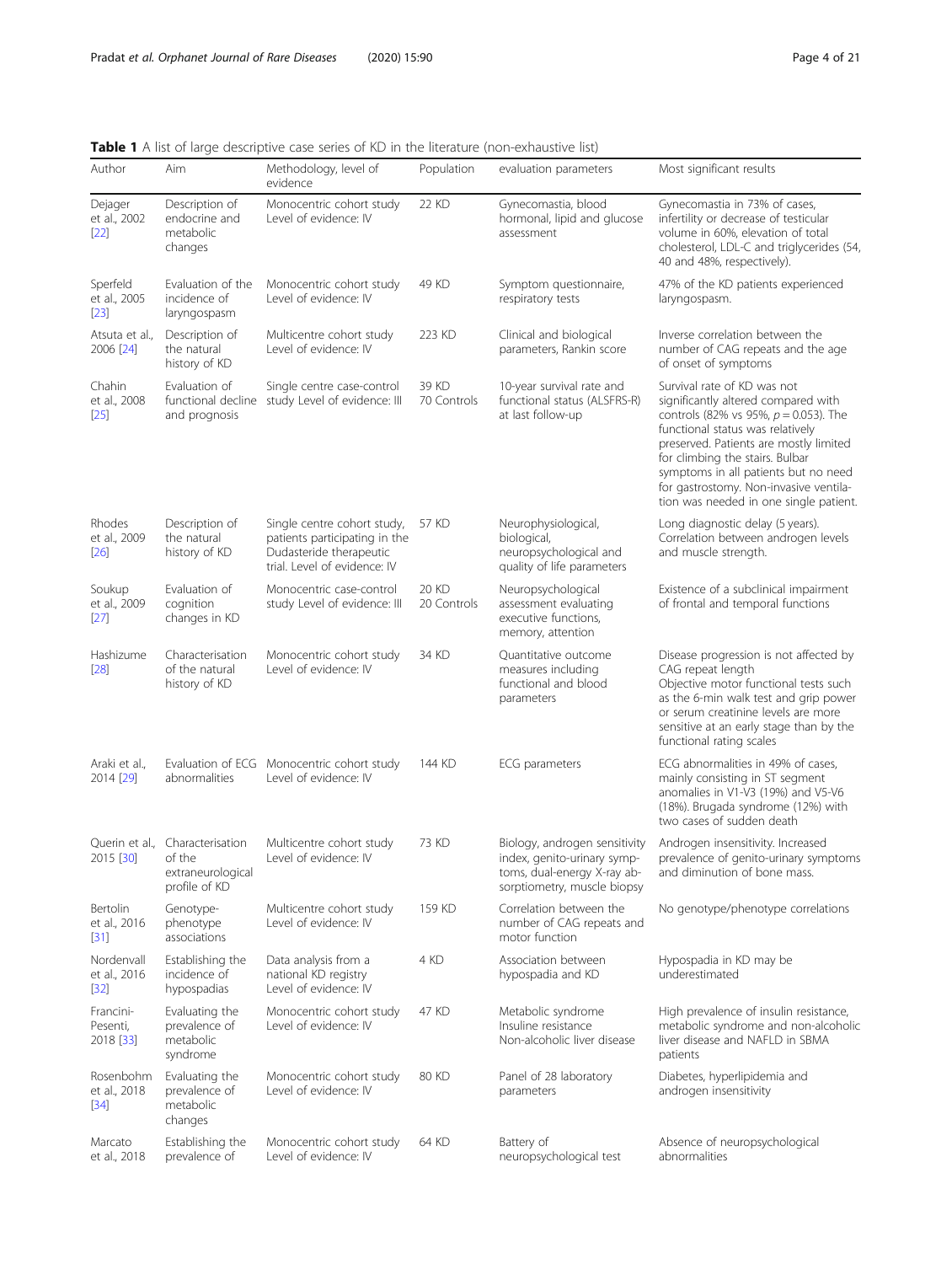**Table 1** A list of large descriptive case series of KD in the literature (non-exhaustive list) (Continued)

| Author                           | Aim                                                       | Methodology, level of<br>evidence                         | Population                                                                                 | evaluation parameters                                                       | Most significant results                                                              |
|----------------------------------|-----------------------------------------------------------|-----------------------------------------------------------|--------------------------------------------------------------------------------------------|-----------------------------------------------------------------------------|---------------------------------------------------------------------------------------|
| $[35]$                           | cognitive<br>changes                                      |                                                           |                                                                                            |                                                                             |                                                                                       |
| Spinelli<br>et al., 2019<br>[36] | Characterising<br>cerebral<br>radiological<br>alterations | Monocentric case-control<br>study. Level of evidence: III | 25 KD<br>24 Healthy<br>25 ALS<br>35 Lower<br>motor<br>neuron-<br>predominant<br>conditions | MRI parameters: cortical<br>thickness and diffusion<br>tensor imaging (DTI) | Absence of abnormalities of the<br>cerebral gray and white matters in KD<br>patients. |

Abbreviation: ECG electrocardiogram, ENMG electroneuromyogram, MRI magnetic resonance imaging

Motor deficits initially present in the lower limbs in 70% of cases, in the upper limbs in 31%, in the bulbar region in 11% and facially in 2% of cases, but symptoms can also present in multiple body regions simultaneously [[24\]](#page-17-0). In the lower limbs, the motor deficit is usually proximal, bilateral and symmetrical and is accompanied by decreased or absent deep-tendon reflexes. Distal weakness however has also been reported early in the course of the disease [[53\]](#page-18-0). Cramps, myalgia and fasciculations are particularly common [\[48,](#page-18-0) [54\]](#page-18-0). KD is also associated with widespread sensory involvement [[55](#page-18-0)] which often results in decreased perception of vibration [[56\]](#page-18-0). Fatigability is often noted on initial assessment  $[48]$  $[48]$  $[48]$ ] which may be fluctuating and the possibility of myasthenia gravis as a differential diagnosis is sometimes raised, especially since repetitive stimulation may be abnormal and improvement after anticholinesterase inhibitor therapy has been reported [[57](#page-18-0)]. Bulbar symptoms typically follow limb manifestations and start with dysarthria or dysphonia before dysphagia ensues [\[24\]](#page-17-0). Cases of pure bulbar onset however have also been reported [\[58](#page-18-0)].

Lingual fasciculations are a common feature of KD [[49,](#page-18-0) [54](#page-18-0)] and perioral and chin fasciculations may appear as myokymia [[59](#page-18-0)]. These may be visible at rest, but tend to become obvious when the patient is asked to whistle or protrude the lips [\[49](#page-18-0)]. Lingual atrophy only occurs later in the course of the disease, but lingual mobility tends to be relatively preserved [[59](#page-18-0)]. The tongue may develop an unusual shape due to coexisting denervation and reinnervation. The striking contrast between relatively mild bulbar symptoms (dysarthria and dysphagia) and the considerable lingual atrophy and fasciculations is a hallmark clinical sign  $[49]$  $[49]$  $[49]$ . Clinically there is often no overt impairment in heat or pain sensation, despite evidence of small sensory fibre degeneration histologically [[60\]](#page-18-0). Laryngospasm may occur with a sense of choking. Patients feel that the air cannot enter or exit the airways for long seconds. This often followed by stridor secondary to the rapid and vigorous contraction of the laryngeal sphincters. This is a common (up to 50%

of the patients), frightening and hugely distressing symptom, but rarely escalates to prolonged or serious episodes. When laryngospasms are reported, a thorough workup for gastroesophageal reflux disease is recommended [[48\]](#page-18-0). Sleep disorders and obstructive sleep apnoea are also commonly experienced, but the exact aetiology, neurological and respiratory mechanisms have not been fully elucidated to date [\[61](#page-18-0)]. Subclinical oculomotor dysfunction may occur, which typically remains asymptomatic and can only be detected on targeted examination [\[62](#page-18-0)].

#### Neuropsychological abnormalities

The link between cognitive deficits and KD is not well established despite sporadic reports [[63](#page-18-0)–[65\]](#page-18-0), and the fortuitous associations cannot be excluded. Nevertheless, the presence of mutated AR protein has been shown in nonmotor brain regions [\[66\]](#page-18-0). Furthermore, specific psychological traits such as lack of self-confidence, emotional flattening and poor concentration is often observed [[27](#page-18-0)]. Some neuropsychological studies captured executive impairment with short and long-term memory deficits [[27](#page-18-0), [67](#page-19-0)]. These abnormalities however generally remain subclinical and do not significantly interfere with the daily conduct of the patient. A more recent study highlighted deficits in social cognition, impaired empathy on theory of mind tests [\[68\]](#page-19-0). Interestingly, a larger study including 64 KD patients did not detect any abnormalities on detailed neuropsychological examination [[35](#page-18-0)]. It is noteworthy however that most neuropsychology studies focus on cognitive testing, particularly on executive function and compared to other motor neuron diseases [[69](#page-19-0), [70\]](#page-19-0), detailed behavioural assessment is seldom performed.

#### Extra-neurological involvement

#### Endocrine changes

Endocrine involvement stems from partial androgen insensitivity and often precedes neurological manifestations. Gynecomastia may be present in up to 73–78% of male KD patients [\[22](#page-17-0), [30](#page-18-0)]. It typically becomes apparent after puberty [[22\]](#page-17-0), and is cause by a decreased response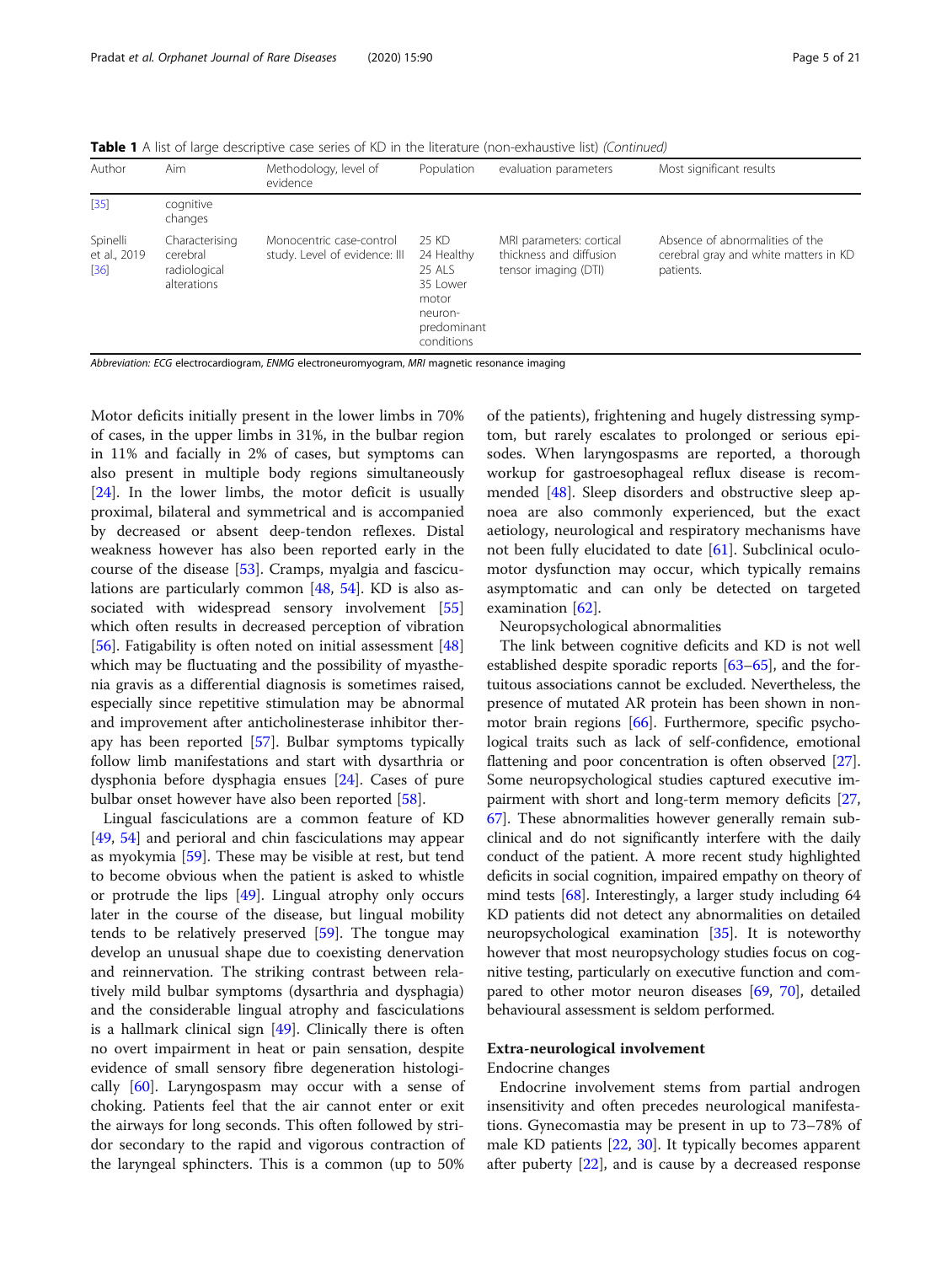to androgen which, under physiological circumstances, exerts an apoptotic effect on the breast tissue. Erectile dysfunction and decreased libido are also common, reported in 40–50% of cases [[22,](#page-17-0) [26\]](#page-18-0). Frank exocrine testicular involvement, i.e. infertility and testicular atrophy can be found in around 60% of patients [\[22](#page-17-0)]. One of the most disease-specific endocrine indices in KD is the androgen sensitivity index (ASI), which is elevated in 64% of cases  $[22]$  $[22]$ . ASI is calculated as; ASI = LH (mIU/ml) x Testosterone (ng/ml). Baseline testosterone levels tend to be variable, and reports are inconsistent. Increased, normal and low baseline testosterone levels were all reported. Baseline levels of LH and FSH are typically high or normal, and only seldom decreased. Using the GnRH dynamic test, the luteinizing hormone (LH) response may be dramatic (more than 5 times the baseline) in 36% of cases [[22\]](#page-17-0). These findings indicate both endocrine and exocrine testicular dysfunction. Increased LH coupled with normal or high testosterone levels specifically indicates partial androgen resistance as physiologically, androgens downregulate LH secretion. Elevated estradiol levels were reported in 39% of KD patients in one study [[26\]](#page-18-0), but this was only detected in 9% of cases in another series  $[22]$  $[22]$ . Finally, an association was suggested between hypospadias and KD but this has not been firmly established [[32,](#page-18-0) [71,](#page-19-0) [72\]](#page-19-0).

Metabolic alterations

In a large Italian series, 41% of patients had abnormally high fasting serum glucose levels [[30\]](#page-18-0), but this has not been confirmed by other studies [\[22](#page-17-0), [26\]](#page-18-0). Most studies support an increased incidence of hyperlipidaemia compared to the background population [[22,](#page-17-0) [26,](#page-18-0) [30](#page-18-0), [34](#page-18-0)]. An increased risk of insulin resistance, metabolic syndrome and non-alcoholic liver disease has been suggested recently [[33](#page-18-0)]. The safety and efficiency of statin therapy has not been systematically studied in KD. According to the French Health Authority, there is not a blanket contraindication to prescribe statins in all neuromuscular conditions, but in certain genetic muscle diseases, autoimmune myopathies (Statin-induced necrotizing autoimmune myopathy -SINAM) or in patients with a prior adverse reaction to a cholesterol-lowering agent, the careful evaluation of risk / benefit ratio and attentive monitoring is required. [[73](#page-19-0)]

Bone involvement

In a KD series, 5% of patients had femoral osteoporosis, 36% lumbar and/or femoral osteopenia measured by bone osteodensitometry (59). Compared to healthy subjects, mean bone mineral density (BMD) in KD patients was lower in the femur and preserved in the lumbar vertebrae. Decrease BMD may be secondary to relative inactivity due to lower limb weakness. However, there is a lack of correlation between motor disability and lumbar BMD. It is also noteworthy that up to 65% of KD patients have vitamin D deficiency. The role of partial androgen resistance remains to be explored.

Cardiac involvement

Potentially life-threatening conduction abnormalities have been repeatedly reported [[29,](#page-18-0) [30\]](#page-18-0) manifesting in Brugada-type ECG alterations with ST elevation in the precordial V1 to V3 leads, forming a characteristic 'coved', upward convex ST pattern. This may be associated with the severe ventricular tachyarrhythmias potentially predisposing to sudden cardiac death. In one of the largest series of 144 KD patients, the prevalence of Brugada-type ECG abnormalities was 4% and linked to two cases of sudden cardiac death [[29\]](#page-18-0). Underlying molecular channelopathies have been proposed, such as the abnormal expression of the cardiac sodium channel Na(v)1.5, linking KD to Brugada-type conduction abnormalities. Despite the scarcity of reports, these data warrant careful screening measures and preventive management. Subclinical dysautonomic manifestations may also be possible [[74](#page-19-0)]. However, orthostatic hypotension has only been identified in patients with very high CAG repeat numbers (68 CAG repeats) [\[75](#page-19-0)]. It should be specifically noted that there are no reports of cardiomyopathy in KD [[76\]](#page-19-0).

Genito-urinary disorders

A large study identified a considerable frequency of genitourinary disorders among 73 KD patients using the International Prostate Symptom Score (IPSS) questionnaire [[30\]](#page-18-0). Moderate dysuria was detected in 30% of patients, while severe dysuria was reported in 10% of cases. Moreover, three patients required a suprapubic catheter. The exact mechanism remains unknown, but a number of hypotheses were put forward such as androgen insensitivity may unmask bladder obstruction [[77\]](#page-19-0), direct detrusor and perineal muscle dysfunction, and dysautonomia was also implicated. As noted earlier, erectile dysfunction is particularly common in KD, but few prospective studies evaluated its prevalence.

#### Laboratory examinations Electrophysiology

The electrophysiological features of KD encompass diffuse, chronic neurogenic changes and fasciculations beyond the regions overtly affected on clinical assessment [\[59\]](#page-18-0). An important cue suggestive of KD is the presence of decreased sensory amplitudes that is present in 72 to 100% of cases [\[26,](#page-18-0) [48,](#page-18-0) [49](#page-18-0), [54](#page-18-0)]. Electrophysiology is also useful in the differential diagnosis of the disease, in particular to distinguish KD from ALS in which sensory abnormalities are typically absent [\[78\]](#page-19-0). EMG abnormalities are usually upper limb predominant [[42](#page-18-0)]. The presence of decrement on repetitive stimulation is not unusual, and may be mistaken for myasthenia gravis [[79\]](#page-19-0). Activity-dependent conduction blocks on single fibres have been linked to muscle fatigability [\[80](#page-19-0)].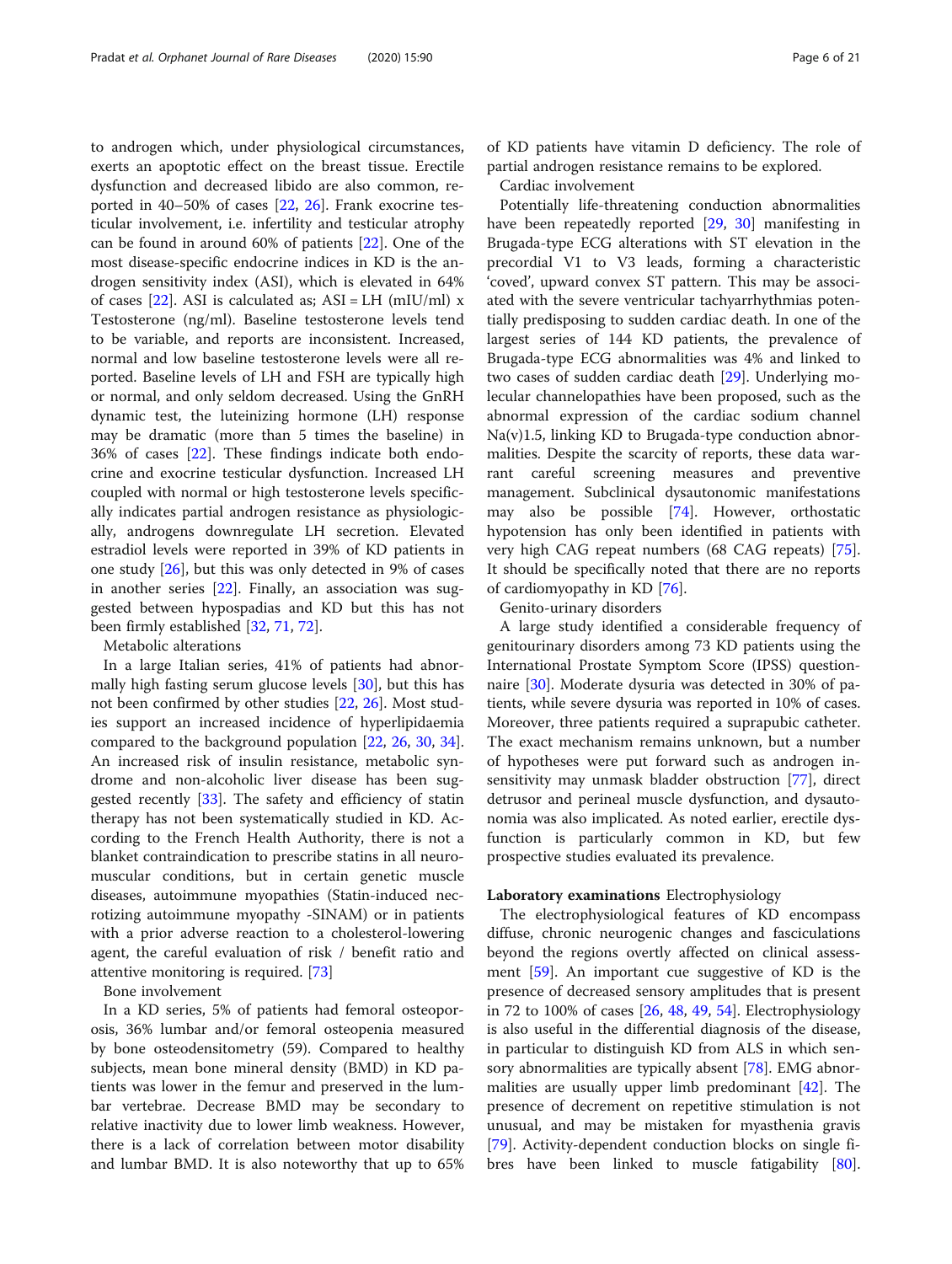Anecdotally, the presence of giant F waves seems to be more common in KD than in ALS [\[81](#page-19-0)]. Clinical trial designs favour motor unit number estimation (MUNE) [[82\]](#page-19-0) and the "cluttering index" [\[83](#page-19-0)] which reliably capture the gradual decline in functioning motoneurons.

Muscle biopsy

Muscle biopsy is not commonly performed and is seldom necessary to establish the diagnosis. It typically reveals both myopathic (nuclear centralisation, myofibrillar disorganisation) and neurogenic (angular fibres or type grouping) changes [[84\]](#page-19-0). These abnormalities may occasionally be useful for differentiating KD from diagnosis with ALS [[85](#page-19-0)].

#### Serum markers

Increased creatine kinase (CK) levels may be detected in 80 to 94% of KD patients, often in association with increased transaminases (24). CK values range from 31 to 4955 IU / L, with an average serum level of 863 IU / L (normal  $\langle 200 \text{ IU} / \text{ L} \rangle$  [[24\]](#page-17-0). Rarely, the work-up for an unexplained elevation of CK and transaminase level may lead to the diagnosis of KD [\[86](#page-19-0)]. Decreased serum creatinine is thought to strongly correlate with clinical disability [\[87\]](#page-19-0) and may already be detected in the preclinical phase of the disease [\[88\]](#page-19-0). Other serum markers are primarily endocrine indicators which are separately discussed in paragraph 5.2.1.

Imaging

Few dedicated imaging studies have been performed to investigate cerebral alterations in KD [\[89\]](#page-19-0). Imaging studies focus on cerebral alterations [\[90](#page-19-0), [91](#page-19-0)], which is surprising given the lower motor neuron predominant involvement in KD. Qualitative [\[92](#page-19-0)] and quantitative [[93,](#page-19-0) [94\]](#page-19-0) spinal imaging are increasingly used in other motor neuron disease to characterise spinal grey and white matter alterations [\[95\]](#page-19-0), but these techniques have not been applied to KD cohorts to date. Existing cerebral studies have primarily used tractography and morphometry and identified widespread white matter and grey matter abnormalities compared to controls [[90,](#page-19-0) [91](#page-19-0), [96](#page-19-0)]. In addition to the existing brain studies, innovative studies also examined the biomarker potential of muscle MRI [\[97,](#page-19-0) [98\]](#page-19-0). Despite these efforts, no unifying KD imaging signature has been established to date, and a recent imaging study failed to capture differences between patients and healthy controls [[36\]](#page-18-0). Given the sexual dimorphism of neuroanatomy [\[99](#page-19-0)–[101\]](#page-19-0), KD imaging studies should ideally include male controls alone. It is also noteworthy that unlike the longitudinal studies published in other motor neuron diseases [\[102](#page-19-0)], KD imaging studies are cross-sectional and patients are included in different phases of their disease [\[103\]](#page-19-0). The inclusion of clinically heterogeneous cohorts precludes the identification of unifying imaging signatures [[104\]](#page-19-0) and the systematic characterisation of extra-motor involvement [[105\]](#page-19-0). Most imaging studies are structural and prospective functional and connectivity studies are lacking [\[106](#page-19-0)].. While previous studies of lower motor neuron predominant motor neuron diseases suggested cortical compensation [[107\]](#page-19-0) or a degree of functional re-organisation in response to structural degeneration [[108\]](#page-20-0), no such studies have been undertaken in KD [[109\]](#page-20-0). A positron emission tomography (PET) study identified regional hypometabolism of in the frontal lobes without associated neuronal loss [\[110\]](#page-20-0). An innovative study demonstrated that muscle MRI differentiates KD and ALS, and muscular MRI alterations correlate with disease severity, suggesting that muscle MRI may have a putative bio-marker role in KD [\[111\]](#page-20-0). Despite clinical descriptions of mild symptoms, imaging studies of female homozygous CAG expansion carriers are lacking [\[112\]](#page-20-0). Missed opportunities imaging include the lack of longitudinal [[113](#page-20-0)], presymptomatic [[103](#page-19-0)], prognostic [\[114\]](#page-20-0), machinelearning [\[114](#page-20-0)–[117](#page-20-0)], striatal [[118](#page-20-0)], brainstem [[119](#page-20-0)], spinal cord [\[120,](#page-20-0) [121\]](#page-20-0), and region of interest [\[122\]](#page-20-0) studies, all of which have been successfully conducted in other motor neuron diseases and evaluated from a biomarker perspective.

#### Differential diagnosis

There are rare reports of bulbar and spinal amyotrophies without CAG triplet expansions in AR gene. An autosomal dominant non-X-linked form has been reported with spinal and bulbar involvement with associated gynecomastia [[123\]](#page-20-0). In clinical practice however, the main differential diagnosis of KD is ALS, which can be readily distinguished from KD due to the more rapid functional decline, the presence of upper motor neuron signs, the absence of sensory neuropathy and endocrine disorders (Table [2\)](#page-7-0). Less likely differential diagnoses include conditions with lower motor neuron presentations, such as Hirayama disease [\[124](#page-20-0)], multifocal motor neuropathy, spinal muscular atrophy (SMA) [[125\]](#page-20-0), post-polio syndrome (PPS) [[126\]](#page-20-0), CIDP, progressive bulbar palsy (PBP) [\[41\]](#page-18-0), progressive muscular atrophy (PMA), spinal cord ischaemia [[92\]](#page-19-0), myelopathies [[127\]](#page-20-0) and Charcot-Marie-Tooth disease, but most of these conditions have specific radiological, molecular or electrophysiological features which help to distinguish them from KD. The other differential diagnoses depend on the initial constellation of clinical signs or symptoms which are often extra-neurological (Table [3\)](#page-8-0).

#### Management

In the absence of effective disease-modifying therapies, the mainstay of management is symptomatic support; pain management, physiotherapy, speech therapy [\[128\]](#page-20-0), gastrostomy etc. The benefits of multidisciplinary management have not been systematically evaluated in clinical trials, but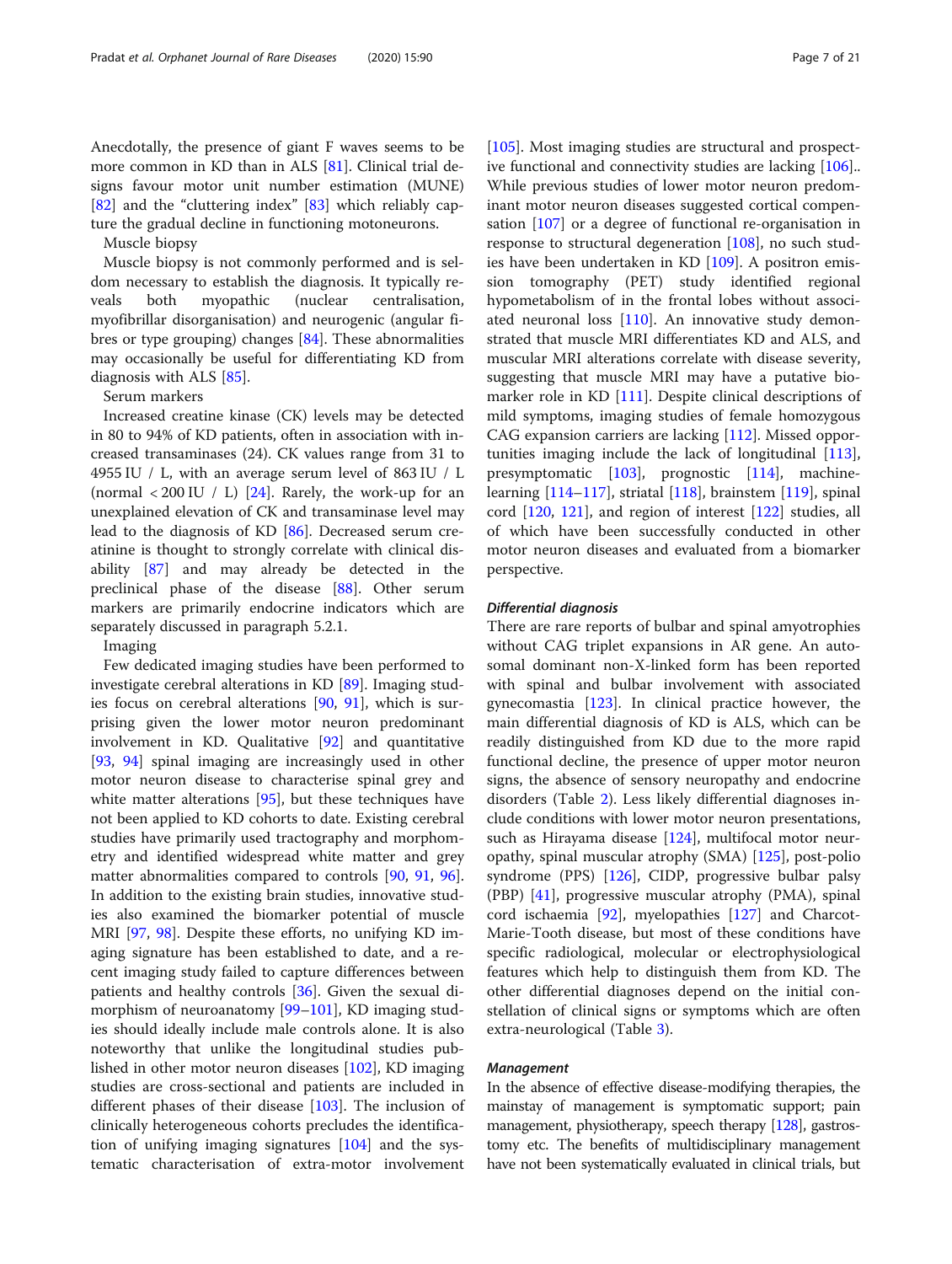<span id="page-7-0"></span>empirical evidence suggests considerable benefits. No best practice recommendations can be identified for KD at national, European or international level.

The identification of the genetic underpinnings of KD has paved the way for robust in vitro studies, then to the development of in vivo models [[129](#page-20-0)–[131](#page-20-0)] which subsequently led to a series of promising pharmaceutical trials in humans [[13\]](#page-17-0). Animal studies identified androgen reduction as candidate therapeutic strategy. The first hormonal therapy evaluated in humans was leuprorelin, which reduces testicular testosterone production by lowering gonadotropin levels [\[15](#page-17-0), [132\]](#page-20-0). A study showed no benefit on muscle function parameters but was suggestive of improved swallowing function. Another drug that has been evaluated is dutasteride, a selective 5 alpha-reductase inhibitor, used in the treatment of prostate adenomas, which blocks the enzymatic conversion of testosterone to dihydrotestosterone, but it showed no benefit [\[14\]](#page-17-0). Other treatment strategies aimed at improving muscle function directly either through exercise, or through anabolic

drugs, such as clenbuterol [\[133](#page-20-0), [134](#page-20-0)], with disappointing outcomes. A recent study evaluated the safety, tolerability, and preliminary efficacy of an IGF-1 mimetic, but treatment was associated with a high incidence of immunogenicity without clear improvement in muscle function [\[135](#page-20-0)].

### Consensus statement on the diagnosis and care of KD patients

Diagnosis and clinical evaluation

Members of the multidisciplinary medical team The general practitioner has a central role to identify the initial symptoms of KD and promptly refer the patient to a neurologist to initiate the appropriate investigations and to confirm the diagnosis. The initial evaluation is typically performed in a neurology department, preferably at a tertiary referral centre for motor neuron diseases, with the assistance of other medical specialists; endocrinologists, geneticists, ENT specialists, pulmonologist,

Table 2 Differential diagnosis between ALS and KD. The interpretation of these simple criteria must be put in perspective with the phenotypic heterogeneity of these two pathologies and more particularly of ALS (adapted from Pradat, 2014)

| Sex and age                                                                      | <b>KD</b>                                                                                     | ALS                                                                                               |
|----------------------------------------------------------------------------------|-----------------------------------------------------------------------------------------------|---------------------------------------------------------------------------------------------------|
|                                                                                  | Adult man in his thirties or forties                                                          | Adult man or woman in their fifties or sixties                                                    |
| Genetic                                                                          | X-linked transmission<br>Family history found in 2/3 of the cases                             | Familial in 10% of cases (autosomal dominant, recessive,<br>multigenic, exceptionally X-linked)   |
| Neurologic signs                                                                 |                                                                                               |                                                                                                   |
| Limb involvement                                                                 |                                                                                               |                                                                                                   |
| Topography<br>Predominance in LL LL more affected<br>vs UI<br>Proximal vs distal | Symmetrical<br>Proximal predominance                                                          | Most often asymmetrical<br>$H = U$<br>$Proximal = distal$                                         |
| Pyramidal<br>syndrome                                                            | Absent                                                                                        | Present in most patients                                                                          |
| <b>Bulbar involvement</b>                                                        |                                                                                               |                                                                                                   |
| Fasciculations                                                                   | Lingual quasi constant<br>lips, chin, or perioral area (often with a myokymic<br>appearance). | Lingual frequent                                                                                  |
| Lingual atrophy                                                                  | Present with a reshaped aspect                                                                | Present                                                                                           |
| Dysarthria and<br>dysphagia                                                      | Moderate, contrasting with the severity of lingual atrophy<br>and slowly progressive          | Evolutive (frequent use of assistive devices for communication and<br>enteral nutrition)          |
| Pseudo-bulbar<br>involvement                                                     | absent                                                                                        | possible                                                                                          |
| Cognitive<br>involvement                                                         | Absent or very slight                                                                         | Association with fronto-temporal dementia in 5-10% of the cases.                                  |
| Respiratory<br>insufficiency                                                     | Rare                                                                                          | Common                                                                                            |
| Progression                                                                      | Slow<br>Normal life expectancy                                                                | Rapid (but slow progressive forms)<br>Median survival of 3 years                                  |
| Gynecomastia                                                                     | Frequent                                                                                      | Absente                                                                                           |
| <b>ENMG</b>                                                                      | Chronic motor denervation associated with a decrease of<br>sensory potentials                 | Motor denervation with frequent signs of activity (fibrillation) and<br>normal sensory potentials |
| <b>CPK</b>                                                                       | Important elevation                                                                           | Elevation                                                                                         |

Abbreviations: CPK creatine phosphokinase enzyme, ENMG electroneuromyogram, LL lower limbs, UL upper limbs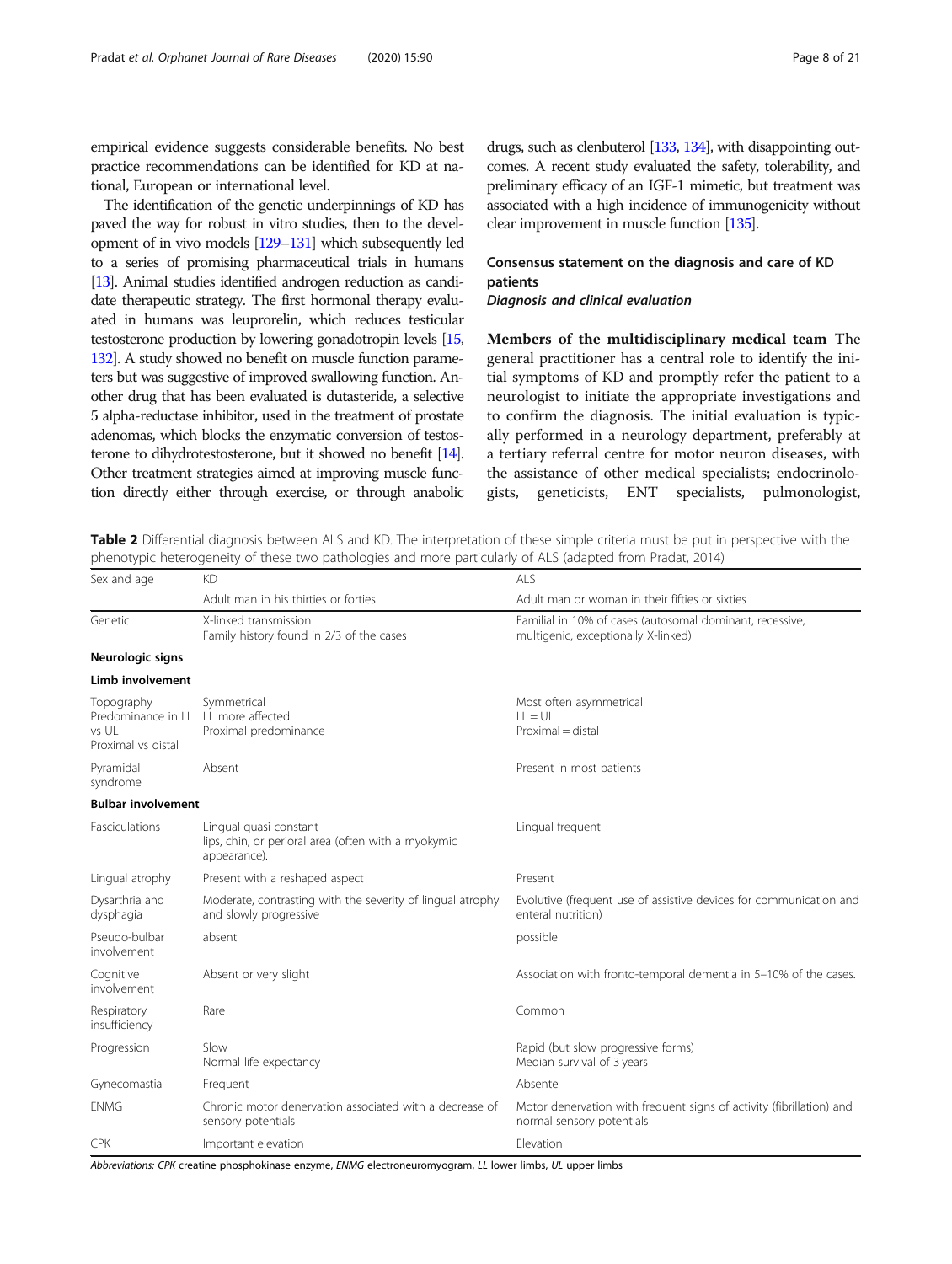<span id="page-8-0"></span>Table 3 Differential diagnosis of KD depending on the presentation and predominant signs and symptoms

| Clinical features                                            | Differential diagnosis                                                                                                                                                                            |
|--------------------------------------------------------------|---------------------------------------------------------------------------------------------------------------------------------------------------------------------------------------------------|
| Isolated damage to the peripheral motor neuron               | - Other causes of spinal amyotrophy (particularly related to SMN1 mutation),<br>- Spinal motor forms of Charcot-Marie-Tooth neuropathy<br>- Progressive muscular atrophy<br>- Post-polio syndrome |
| Cramps and fasciculations                                    | -"Benign" cramps-fasciculations syndrome<br>- Isaacs syndrome                                                                                                                                     |
| Progressive bulbar involvement:                              | - Myasthenia gravis<br>- Congenital myopathies<br>- Oculopharyngeal muscular dystrophy;                                                                                                           |
| Proximal motor deficit associated with a rise in CPK         | - Progressive muscular dystrophies<br>- Congenital myopathies<br>- Muscular canalopathies<br>- Inflammatory or metabolic myopathies;                                                              |
| Amyotrophic motor deficit associated with sensory impairment | Charcot-Marie-Tooth neuropathy                                                                                                                                                                    |

cardiologists, dieticians, and rehabilitation specialists. A number of other health care professionals are also indispensable for the evaluation and supportive management of KD, such as clinical psychologists, neuropsychologists, physiotherapists, occupational therapists, dieticians, speech therapists and social workers.

Circumstances supporting the suspicion of the diagnosis A family history suggestive of X-related inheritance should be sought but may not always be present.

Neurological signs and symptoms The commonest presentation is the constellation of progressive motor deficits in an adult man around the age of 40, typically affecting the lower limbs proximally, with fatigability when walking, difficulty climbing the stairs, in conjunction with cramps and fasciculations. Postural tremor of the upper limbs can sometimes precede the motor manifestations. Signs of bulbar involvement, dysarthria, dysphonia, and dysphagia and/or laryngospasm usually present later in the course of the disease but would be suggestive of the diagnosis if they are present in combination with limb weakness. The diagnosis should be suspected based on the constellation of a range symptoms and neurological findings which are presented in Table [4.](#page-9-0)

Extra-neurological signs and symptoms Gynecomastia, which is usually bilateral and symmetrical, is a common early clinical cue which is supportive of a suspected diagnosis. Other signs of hypogonadism, such as erectile dysfunction or infertility, may also constitute initial symptoms, but they typically only raise the suspicion of KD if they are associated with frank neurological deficits. Abnormally high serum creatine kinase (CK) is seldom indicative as it may be caused by a plethora of other medical conditions. CK values of 2–4 times the normal level can be observed, but this is not specific to KD. Similarly, a moderate raise in transaminases (ASAT, ALAT) is often observed but not specific.

# The confirmation of the diagnosis

#### Electrophysiology

This is an essential part of the diagnostic work-up and electrophysiological findings need to be carefully interpreted in the context of clinical findings. Diffuse and chronic neurogenic changes are found with widespread fasciculations. Electrophysiological abnormalities typically extend well beyond the region affected clinically, unravelling extensive subclinical involvement. An electrodiagnostic cue is the decrease of sensory amplitudes (sensory neuronopathy) in a non-lengthdependent pattern in association with the above motor anomalies.

#### Genetic testing

KD is caused by an abnormal CAG triplet expansion in exon 1 of the AR gene on the X chromosome. The diagnosis of KD is established above a repeat number of 38. In suspected cases, a blood sample should be sent to a molecular genetics laboratory, accompanied by a request document, a family tree, a consent form signed by the patient and a signed consultation request. It is preferable that genetic testing takes place in certified laboratory. The result must be communicated by a qualified practitioner during a formal consultation allowing plenty of time for questions and offering the opportunity to ask further questions on follow-up. The risk of passing on the mutation to male members of the family must be discussed with clarity. Specific local guidelines may exist on how to communicate genetic results to those affected and a signature may be requested from the patient to acknowledge that the results have been communicated. Institutional and national legal and ethical frameworks may govern local genetic counselling procedures.

Differential diagnoses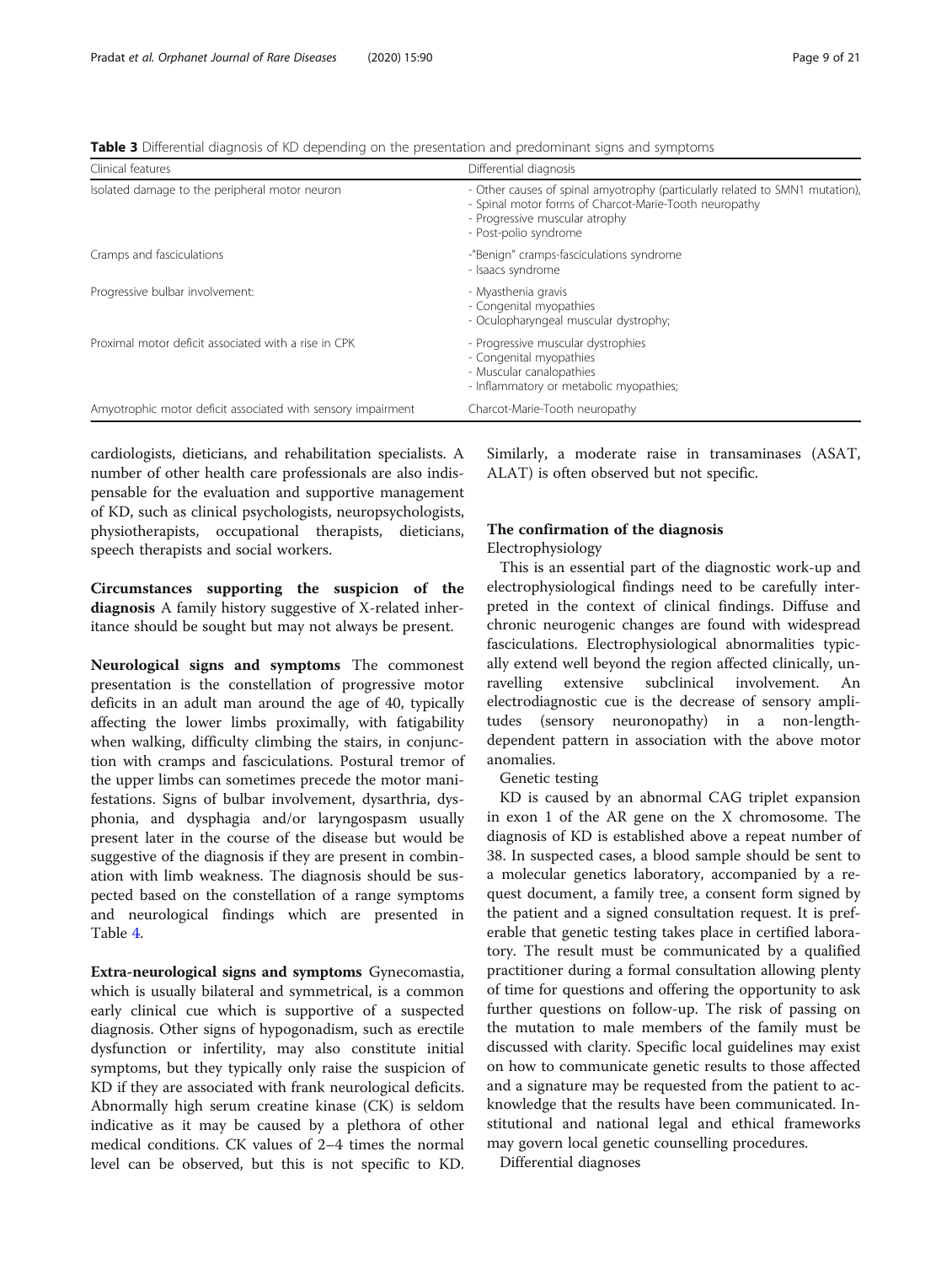<span id="page-9-0"></span>The main differential diagnosis of KD is amyotrophic lateral sclerosis (ALS), which carries a worse prognostic outlook than KD. ALS differs from KD in a much faster evolution, the presence of upper motor signs, the absence of sensory neuropathy and the lack of endocrine manifestations (Table 4). Other differential diagnoses depend on initial presentations, such as endocrine features (Table [5\)](#page-10-0).

The announcement of the diagnosis and patient information Breaking the news of the diagnosis should take place in a quite institutional environment with no distractions by an experienced physician who can dedicate sufficient time to answer any questions about the implications of the diagnosis will patience, empathy and humanity. Following the consultation, it is paramount that the patient's general practitioner is sent a formal report. It is also essential that a follow-up appointment is organised to allow the patient and the caregivers to ask further questions and to evaluate the patient's understanding of the diagnosis. The discussion of the foreseeable disability, projected rate of progression, management options and lack of effective pharmaceutical interventions should be balanced, factual and frank. Beyond discussing therapeutic options, initial consultations should set realistic goals, put a long-term management plan into place to allow efficient adaptation to the disease. Instead of merely conveying factual medical information, active listening, offering support, getting to know personal, social and professional circumstances are vital to establish trust and develop individualised adaptation strategies.

# The systematic evaluation of disability, comorbidities, and prognostic considerations

Evaluation of neurological signs

A focused neurological examination informs the choice of mobility aids, occupational therapy interventions and helps to enlist the help of the appropriate allied health care professionals. Proximal lower limb weakness is a cardinal symptom in the vast majority of cases leading to difficulty getting up from a sitting position, climbing the stairs and overall poor mobility. Muscle strength testing alone underestimates the functional disability experienced by the patient and it also overlooks the fatigability associated with the condition. Dysphagia impedes the oro-pharyngeal processing of the alimentary bolus and may result in apprehension of eating and adverse nutritional consequences. Choking episodes are a rare occurrence, but dysphagia can lead to recurrent aspiration pneumonias nonetheless. Dysarthria typically remains relatively mild and seldom leads to the loss of oral communication and reliance on augmentative and alternative communication aids. A number of disease-specific and generic instruments have been validated to assess limb and bulbar disability [[2](#page-17-0), [113](#page-20-0), [128](#page-20-0)]. The most commonly used assessment scale is the SBMA functional rating scale (SBMA-FRS) [\[136](#page-20-0)] but manual muscular testing scores (MRC) are also routinely documented (Supplementary material [2\)](#page-16-0). Cognitive impairment has been reported in KD, especially attention deficits and dysexecutive manifestations. These are typically mild and may only be detected on target neuropsychological examination. Given the lower motor neuron predominance of the condition pseudobulbar affect is not a feature of KD [[137,](#page-20-0) [138](#page-20-0)].

Respiratory and nutritional evaluation

Respiratory involvement is often subclinical and may manifest either as an inspiratory weakness or weak cough due to additional abdominal wall muscle involvement. Respiratory insufficiency may become apparent after lower respiratory tract infection or following a surgery. It can be complicated by acute respiratory insufficiency, requiring hospitalisation, intensive care or transient respiratory support. Specialist respiratory advice should be sought in cases of orthopnoea, evident diaphragmatic involvement, productive cough, coexisting

Table 4 Neurological signs suggestive of Kennedy's disease

| Site of involvement                                                          | Neurological signs                                                                                                                                                                                            |
|------------------------------------------------------------------------------|---------------------------------------------------------------------------------------------------------------------------------------------------------------------------------------------------------------|
| Peripheral motor neuron involvement limited or<br>diffused to the four limbs | - Fasciculations<br>- Cramps<br>- Amyotrophy<br>- Predominant motor deficit in the lower and proximal limbs,<br>- Decrease or abolition of osteo-tendinous reflexes                                           |
| Progressive peripheral bulbar involvement                                    | - Atrophy of the tongue and fasciculations that may extend to the lips, chin, or perioral area<br>(often with a myokymic appearance).<br>- Dysarthria, with potentially a discreet nasal voice<br>- Dysphagia |
| Sensory involvement                                                          | - Most often subclinical and distal                                                                                                                                                                           |
| Absence of evidence of central motor neuron<br>involvement                   | - Absence of spasticity, clonus, exaggeration and / or diffusion of reflexes, or Babinski's sign                                                                                                              |
| Postural tremor of the upper limbs                                           |                                                                                                                                                                                                               |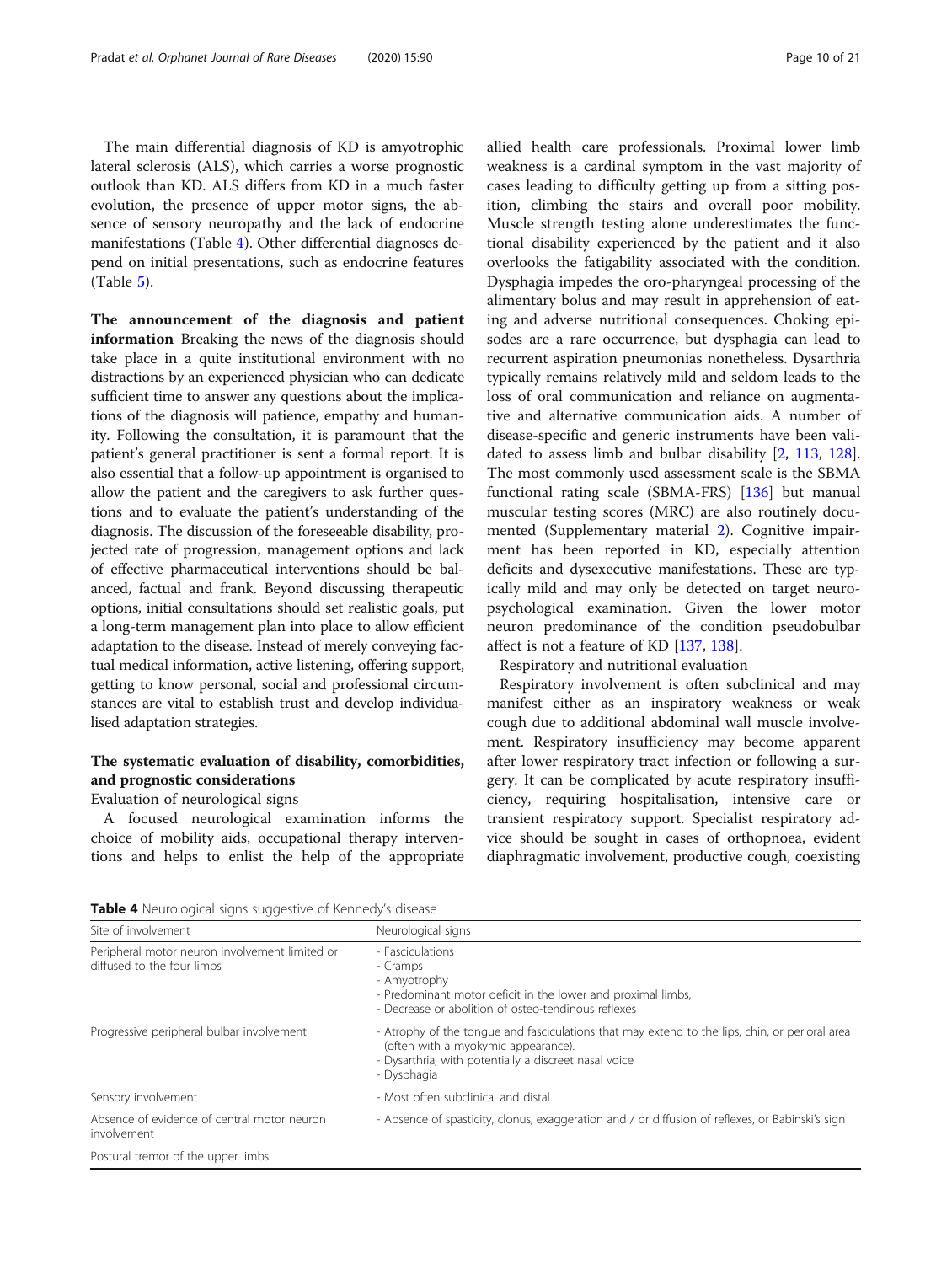<span id="page-10-0"></span>

|  | Table 5 Levels of evidence according to the French Health Authority guidelines |  |
|--|--------------------------------------------------------------------------------|--|
|  |                                                                                |  |

| Level of evidence | Criteria                                                                                                                                     |
|-------------------|----------------------------------------------------------------------------------------------------------------------------------------------|
| Level 1           | Comparative and randomised studies with appropriate statistical power<br>Meta-analyses of randomised studies                                 |
| Level 2           | Comparative and randomised studies with limited statistical power<br>Non-randomised studies with high methodological value<br>Cohort studies |
| Level 3           | Case-controls studies                                                                                                                        |
| l evel 4          | Comparative studies with known bias (selection, inclusion, convenience sampling)<br>Retrospective studies                                    |

chronic obstructive pulmonary disease, and recurrent upper respiratory tract infections. The initial respiratory assessment should include formal spirometry in both sitting and lying positions with the measurements of maximum respiratory pressures (PImax and PEmax) and a sniff nasal inspiratory pressures (SNIP). Cough weakness may be suspected based on reduced inspiratory and expiratory pressures, but must be confirmed by peak cough flow measurements. Early morning arterial blood gas analysis and overnight night oximetry are also part of the respiratory work-up.

Nutritional evaluation

Formal nutritional assessment should begin with the recording of anthropometric data; weight, height, body mass index (BMI); tissue body composition (fat mass and lean mass) using validated scales and instruments such as the bioimpedancemeter. Standardised food preference and dietary surveys also help to discuss diet adjustments, increase caloric intake and choose food supplements.

Endocrine and metabolic evaluation

Gynecomastia is evident on clinical examination. If it is unilateral, ultrasound or mammogram should be considered to exclude an underlying neoplastic process, If there is a clinical suggestion of hypogonadism based on the clinical history (decreased libido, erectile dysfunction) or evidence of testicular atrophy or gynecomastia a typical hormone panel would should include: total testosterone level, estradiol level, luteinizing hormone (LH) and follicle stimulating hormone (FSH) levels at baseline, and gonadotrophin-releasing hormone (GnRH). Unlike in other motor neuron diseases [\[139\]](#page-20-0), fecundity in KD is under evaluated. In case of infertility, referral to a reproductive medicine specialist should be made and further tests such as spermogram may be required. The initial metabolic screen should include fasting glucose, HbA1c, LDL, HDL, total cholesterol, triglycerides, and transaminases. Depending on these abnormalities, the assessment of cardiovascular risk will be carried out.

Cardiac evaluation

A 12-lead ECG should be recorded on each newly diagnosed KD patients as a first line screening for repolarisation abnormalities, such as the Brugada pattern, which

is characterised by coved-type ST elevation from V1 to V3 leads. This ECG pattern may be indicative of increased risk for potentially life-threatening ventricular arrhythmias. ECG should ideally be reviewed by a cardiologist and additional tests such as Holter-monitoring, even monitors, loop recorders, echocardiograms may be required.

Bone assessments

As bone mineralisation abnormalities have been repeatedly reported in KD, a baseline bone densitometry scan (DEXA) and serum tests for 25-OH vitamin D, calcium and phosphate are also recommended.

Genitourinary disorders Erectile dysfunction is not the only genitourinary symptom of KD, and additional urodynamic evaluation may be needed obstructive symptoms are reported.

Genetic counselling A formal genetic counselling session will specifically discuss the risk of family members developing KD and the projected age of onset in those at risk. The X-linked recessive mode of transmission should be explained with clarity and genetic screening should be offered to family members at risk. Those at risk will be informed that only a CAG repeat number above 38 is likely to lead to the clinical spectrum of KD. The clinical manifestations of a repeat number between 35 and 37 are difficult to predict, but the clinical profile of affected family members may serve as a pointer. Genetic counselling will also inform couples at risk regarding the probability of passing on this genetic variant to their children. During counselling it is explained that there is no direct father to son transmission and that sons of female carriers are at 50% risk to inherit the genetic abnormality. Implications for prenatal or pre-implantation diagnosis are also explained during genetic counselling.

#### Management

General objectives In the absence of effective diseasemodifying treatments in KD, management centres on supportive interventions for the spectrum of neurological, respiratory, nutritional, endocrine, metabolic or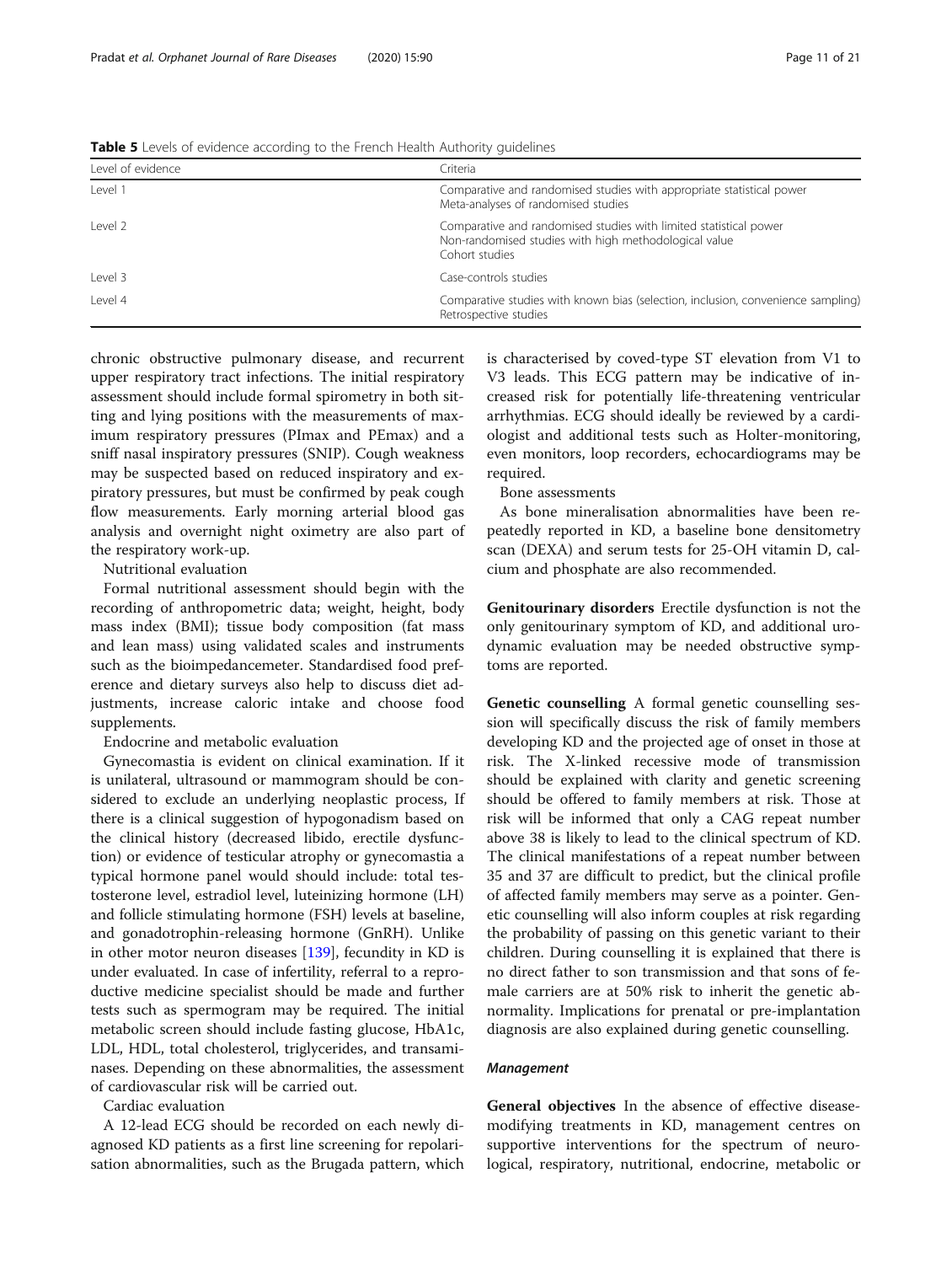cardiac symptoms associated with KD. The overarching objective of any intervention is to maintain independence, autonomy and dignity irrespective of physical disability while respecting individual care preferences. Key management strategies include:

- Passive or active mobilisation physiotherapy to prevent the painful musculoskeletal complications of poor mobility.

- Preserving autonomy by helping patients to adapt to physical disability through individualised occupational therapy (home modifications, adapted kitchen utensils, taps, keyboards) and mobility aids, such as wheelchairs, sticks, walking aids, orthoses, stair lifts etc.

- Individualised speech therapy to preserve oral communication in patients with dysarthria.

- Teaching compensation strategies for swallowing disorders, such as adopting a safety posture, slow swallow, small boluses intake, avoidance of talking while eating etc.

- Monitoring nutritional status, dietary modification to suit individual bulbar performance, initiation of food supplementation, high calorie supplements and vitamins, adjusting food textures (avoidance of dry crumbly foods), changing food consistency with thinkers if needed (fluids). Considering gastrostomy placement in sever dysphagia (rarely needed).

- Monitoring respiratory function and anticipation of respiratory tract infections, initiation of cough-assist, breath stacking, non-invasive ventilation if needed.

- Management of extra-neurological complications, endocrine, metabolic and cardiac disorders; androgen resistance, hypogonadism, diabetes, dyslipidaemia, arrhythmias etc.

- Offering education sessions to patients and caregivers by social workers re: genetic risks, prognosis, financial advice, car adaptations, government grants, home modifications, equal opportunity employers.

- Offering psychological support to patients and caregivers re: adaptation, coping, and outlook.

The members of the multidisciplinary team The management should ideally be coordinated by a neurologist at a centre specialised in motor neuron diseases and a general practitioner in the community. The neurologist confirms the diagnosis, breaks the news and coordinates the care throughout the course of the disease. The management however is strictly multidisciplinary and involves geneticists, endocrinologists, respiratory physicians, dieticians, ENTs, cardiologists, and rehabilitation physicians. The general practitioner ensures that the patient is linked in to a specialist centre, maintains a dynamic partnership with the neurologist and manages intercurrent symptoms, such as infections, diabetes etc. Hospital and community-based allied healthcare professionals, such as physiotherapists, occupational therapists, speech therapists, dieticians and social workers perform regular evaluations, and help the patient to adapt to disability to maintain independence and autonomy. Psychological support by an experienced clinical psychologist should be offered at the time of diagnosis and offered throughout the course of the disease. Specialist nurses affiliated with motor neuron disease centres also often offer invaluable advice and support to patients and caregivers and can assist with medical and administrative challenges. Patient organisations and charities offer additional support in the patient's community or at a national level, by providing educational sessions, telephone helplines, websites, maintaining a network where patients and caregivers can interact and share information. Unlike in other motor neuron diseases [\[140](#page-20-0)], specialist palliative care interventions are seldom required [[141](#page-20-0)] and patients don't typically avail of hospice services. Specialist palliative care physicians and pain specialists can however offer consultations regarding management of respiratory insufficiency and musculoskeletal pain.

Therapeutic interventions Before prescribing of any drugs, the increased risk of cardiac repolarisation abnormalities should be carefully considered. If there already is ECG evidence of an underlying repolarisation abnormality, a cardiologist should be consulted about the potential proarrhythmic effect of the new drug.

The pharmacological management of pain

Muscle cramps cause significant discomfort and quinine derivatives and magnesium are commonly prescribed. Even in the absence of established repolarisation disorders, mexiletine, a sodium channel blocker, should only be considered after consultation with cardiology should only be considered after consultation with a cardiologist regarding risk/benefit ration and to put careful monitoring in place. Pain due immobility and skin breakdown at pressure sites are other common cause of pain and the choice of analgesics should follow local guidelines and depend on tolerability of the side-effect profile of specific medications. Paracetamol, nonsteroidal antiinflammatory drugs (NSAIDs), gabapentin, pregabalin, tramadol, selective serotonin reuptake inhibitors (SSRIs), serotonin–norepinephrine reuptake inhibitors (SNRIs), tricyclic antidepressants (TCA) are just some of the pain modulators used in KD, but the choice of specific drugs has to be guided by comorbidities (renal impairment, risk of dependency) and life style factors (driving, operating machinery). Any pharmacological treatment must be initiated after, or used in conjunction with nonpharmacological interventions, such as physiotherapy, mobilisation, massage, and occupational therapy. Alternative non-pharmacological interventions such as acupuncture may also be trialled depending on individual patient preferences.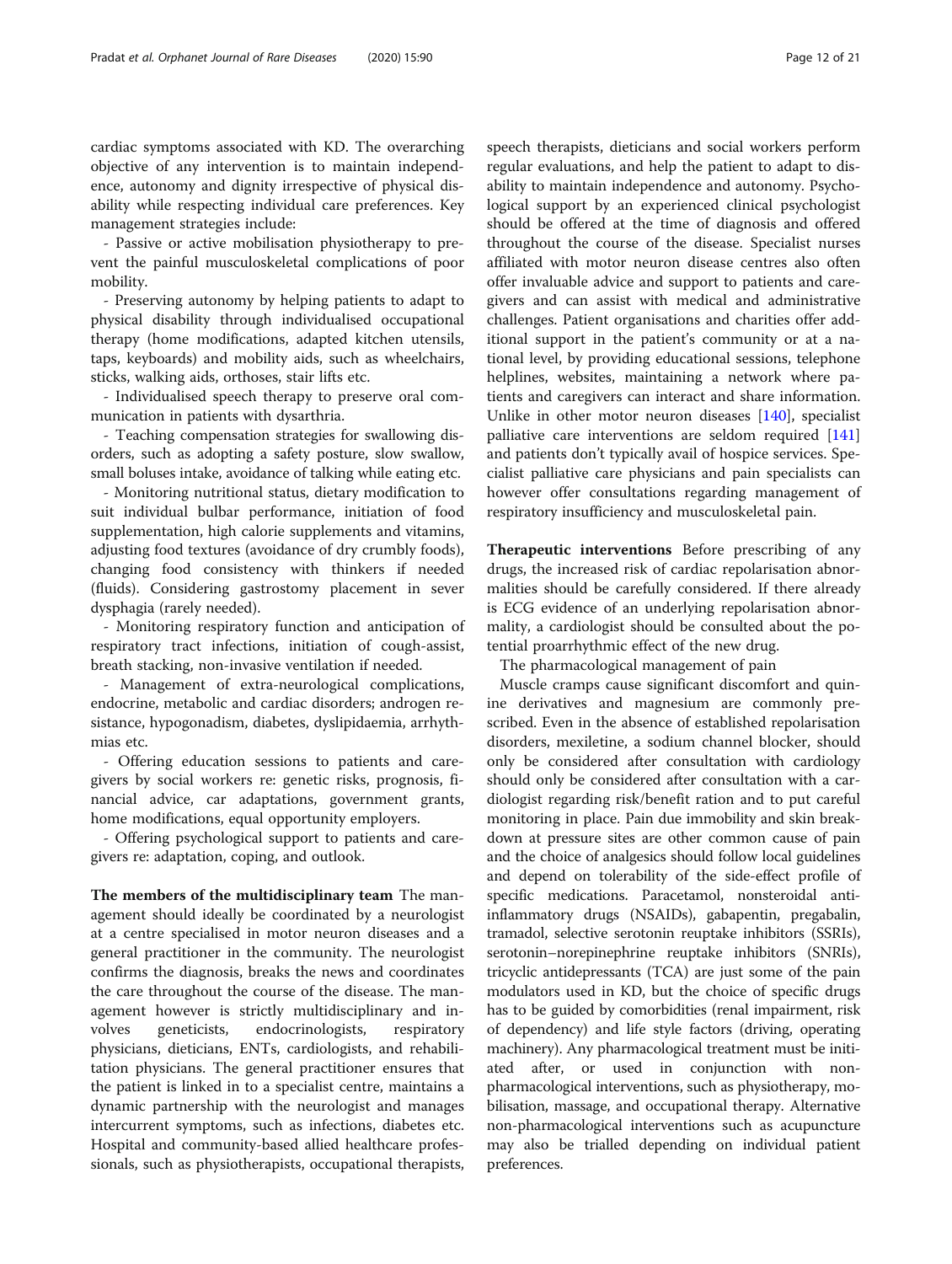#### Treatment of fatigue and mood disorders

Fatigue is a very common symptom, and is likely to be multifactorial due to muscle weakness, sedating medications, subclinical respiratory weakness, poor sleep or poor caloric intake. Accordingly, treatment will depend on the key aetiology, and the targeted correction of underlying factors may ameliorate fatigue. Modafinil or levocarnyl are often tried to help generalised fatigue. Psychological support should be offered to patients and caregivers, as patients face considerable uncertainty, may feel helpless during the course of their disease, and generalised anxiety is not uncommon. Patients and carers should be screened for frank depression and a combination of pharmaceutical and non-pharmaceutical interventions may be beneficial. Short course anxiolytics may be considered keeping the risk of dependency in mind. Antidepressants are usually prescribed more liberally, but side effects (hyponatraemia, sedation) and response to therapy need to be carefully monitored.

Endocrine and metabolic management

There is no evidence to support androgen replacement therapy in KD. The treatment of gynecomastia is surgical and a referral for a surgical consultation is typically only offered on the patient's request. Insulin resistance and diabetes should trigger careful monitoring (HBa1C) and pharmacological treatment. The first line treatment of dyslipidaemia is dietary adjustments and statins should only be used judiciously. There is no established risk for additional myopathy associated with statin therapy in KD, but the risk/benefit ratio has to be assessed on a case-by-case basis depending on the severity of the dyslipidaemia and the vascular risk profile. Vitamin D deficiency needs rigorous substitution. Osteoporosis should be managed by current guidelines and pharmacological interventions are not KD-specific.

Rehabilitation and assistive devices

Physiotherapy should be initiated at the time of diagnosis to prevent complications related to limb weakness, limited range of motion and gait impairment. It has to be carefully tailored to individual disability, life-style, occupation, and fatigue. Physiotherapy can be beneficial in a home setting, in private practice, in a hospital, or in a specialist centre. Physiotherapy focuses on the maintenance of articular range of motion either by passive or active mobilisation and must be pain free, but is sometimes performed following analgesic administration or massages. Frequent pauses are offered during physiotherapy to prevent fatigue. Forms of 'mechanotherapy,' passive movements with motorised devices and motor electrostimulation with pulse generators are contraindicated. The aim of respiratory physiotherapy is the prevention of respiratory tract infections, bronchial obstruction, and phlegm mobilisation. These may include manual techniques, such as 'breath stacking' and instrumental interventions such as the use of cough assist machines (insufflator - exsufflator).

Speech therapy rehabilitation should be initiated at the onset of the first bulbar symptom. It should be tailored to the specific deficits of articulation, phonation or swallowing. Speech therapy entails both passive and active exercises to mobilise the relevant oropharyngeal muscles. Postures facilitating safe deglutition and prevent aspiration are also thought to patients and caregivers during the speech therapy sessions.

An expert occupational therapy assessment is required after KD is diagnosed. Interventions will be guided by individual preferences, life-style, home environment, driving needs, and working environment. Occupational therapy will focus on autonomy with regards to activities of daily living; mobilising, washing, dressing, feeding, writing, driving etc. To facilitate independence in routine daily activities assistive devices will be recommended to suit individual support needs. Occupational therapists typically recommend a range of aids and devices which can be tried before deciding which one to use. These typically include wheelchairs, electric chairs, mobility scooters, stair lifts, special keyboards, remote controls, raised toilet seats, taps with large handles, adapted kitchen utensils, large mobile phones etc. The occupational therapists will train the patient and caregivers how to use new aids safely and confidently. Home visits are important elements of individualised occupation therapy to evaluate home circumstances and consider optimal technical solutions for the patients specific needs; home automation, video bells, smart devices, chair lifts, walk-in showers, toilet adjustments, electric beds etc. The implementation of technical aids and home adaptations will be facilitated through an established infrastructure with reputable suppliers and fitters. Patient advocacy groups, charities and patient organisations often provide advice, information and funding regarding home modifications.

#### Nutritional management

Following a thorough nutritional assessment after the diagnosis is established; the dietician will provide expert advice on food supplements to facilitate adequate protein, energy and vitamin intake. For patients with dysphagia, consistency adjustments, texture changes, thickening powders, and gelled water may be recommended. Appropriate dental care is also indispensable to for satisfactory oral intake. Oral candidiasis is not uncommon due to the combination of atrophic tongue changes and insulin resistance, and careful mouth hygiene is required to prevent painful fissuring. Meticulous dental care, mouthwashes with antiseptics and antifungals are often recommended. Nutritional management must take the endocrine sequelae of the disease into account, especially dyslipidaemia or diabetes. Enteral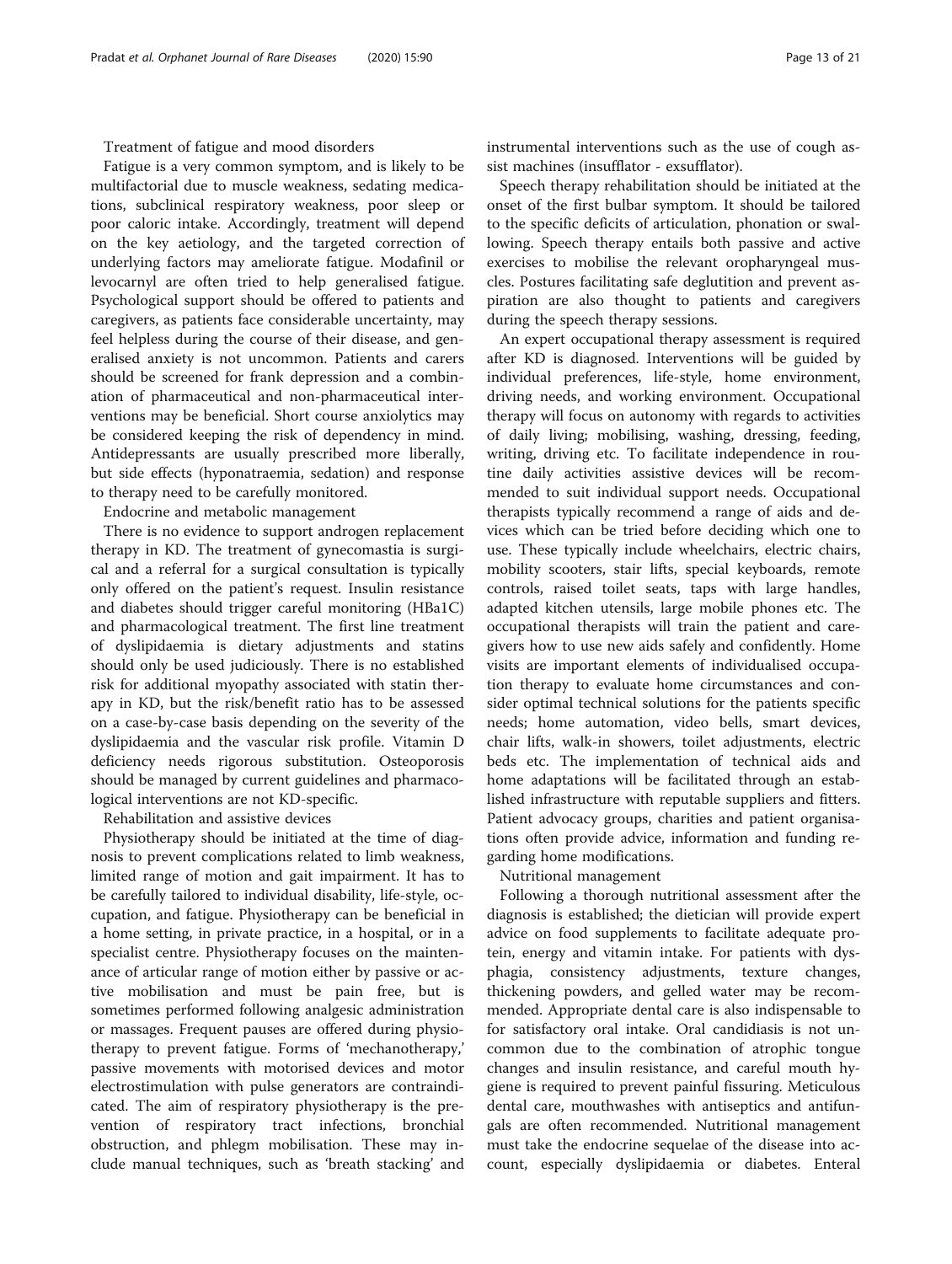nutrition, through gastrostomy may occasionally be needed and options include percutaneous endoscopic gastrostomy (PEG) or radiologically inserted gastrostomy (RIG) tubes. Main indications to consider enteral nutrition include: (1) unintentional weight loss greater than 10% of the baseline weight, (2) a (BMI) indicative of malnutrition (BMI < 18.5 18–70 years or BMI < 21 if older than 70), (3) considerable risk of aspiration pneumonia, (4) excessive time to finish meals impacting on social life. The risks and benefits of gastrostomy placement should be discussed with patients and caregivers, including the risk of local infections (cellulitis), need for tube changes, and the potential but remote risk of peritonitis. The practicalities of feeding should also be discussed with an experienced dietician, such as bolus versus overnight pump feeds, tube changes, the importance of tube flushing, cleaning the gastrostomy site and monitoring for infections, crushing medications or using syrup forms through the tube, and the option of continued oral intake even if a gastrostomy regime has been set up. In patients with respiratory compromise (RIG) may be preferable to PEG due to the lower risk of complications.

#### Respiratory management

Intermittent laryngospasm is not uncommon, reported in up to half of the patients. They can cause considerable anxiety, but they are relatively benign. Provoking factors such as gastroesophageal reflux should be aggressively treated with antacids. Respiratory management includes physiotherapy with drainage and positioning interventions. Insufflator - exsufflator devices ("cough assist" machine) may be needed to help the clearance of tracheal and bronchial secretions. Non-invasive mechanical ventilation is seldom required, and is best initiated after a joint neurological-respiratory consultation based on overnight pulse oximetry readings and early morning arterial blood gas analyses. Oxygen therapy should only be considered in a palliative management setting as without pressure support it may lead to reduced respiratory drive.

#### Cardiac management

Brugada syndrome can be identified based on a screening ECG, ambulatory ECG monitoring (Holter), signal averaged ECG, or invasive electrophysiological studies. It is imperative that the management of Brugada syndrome is coordinated by a cardiology team specialised in arrhythmia or cardiac electrophysiology. The risk for potentially life-threating ventricular arrhythmias, such as ventricular fibrillation (VF) or polymorphic ventricular tachycardia (PVT) needs to be stratified and implantable cardioverter defibrillator (ICD) devices should be considered. Preventive pharmacological interventions are less favourable, and quinidine is only prescribed in selected cases in patients who have ICDs. Life-style

modifications should also be recommended in Brugada syndrome to decrease the risk for VF/PVT, such as avoiding strenuous exercise, excessive alcohol consumption, and certain medications such as high-dose paracetamol. For high-risk patients who had been defibrillated several times by their ICDs, radiofrequency catheter ablation is an invasive therapeutic option.

#### The follow-up of patients with KD

General objectives The governing concepts of caring for patients with KD should include the following:

- Understating the practical implications of motor disability (life style restrictions, work, mobility).

- Screening for and foreseeing potential complications (chest infections, falls, depression).

- Responding dynamically to progressive changes.

- Initiating symptomatic treatments, supportive care, psychosocial care in a timely manner.

- Accompanying the patient and caregivers in their journey throughout the disease.

- Provide advice, information, support, education throughout the course of the disease.

- Linking in the patients with the relevant advocacy groups, charities, support groups.

- Offer genetic counselling for the patient and relatives.

Professionals involved Patient follow-up is the joint responsibility of the general practitioner and neurologist and is ideally coordinated from a tertiary reference centre. KD care is fundamentally multidisciplinary, involving the general practitioner, neurologist, geneticist, endocrinologist, pulmonologist, cardiologist, rehabilitation specialists, nutritionist, ENT, specialist nurses, physiotherapist, occupational therapist, speech therapist, dietitian, clinical psychologists and social workers. Given the relatively slow evolution of the disease, the various specialists are involved in the patients care at different stages of the disease depending on the clinical symptoms.

Clinical follow-up In the absence of distressing new symptoms, routine clinical follow-up is organised every six months to assess functional impairment, review symptomatic treatment (pain, cramps, cough etc.) and adjust rehabilitation strategies (physiotherapy, speech therapy etc.). Functional rating scales (SBMA-FRS) are not considered particularly sensitive to track subtle motor decline longitudinally. Routine follow-up reviews also provide an opportunity to screen for new extraneurological manifestations, such as diabetes, genitourinary problems, metabolic disorders, cardiac disorders etc., serum creatinine is not optimal to screen for renal impairment as levels may remain in normal range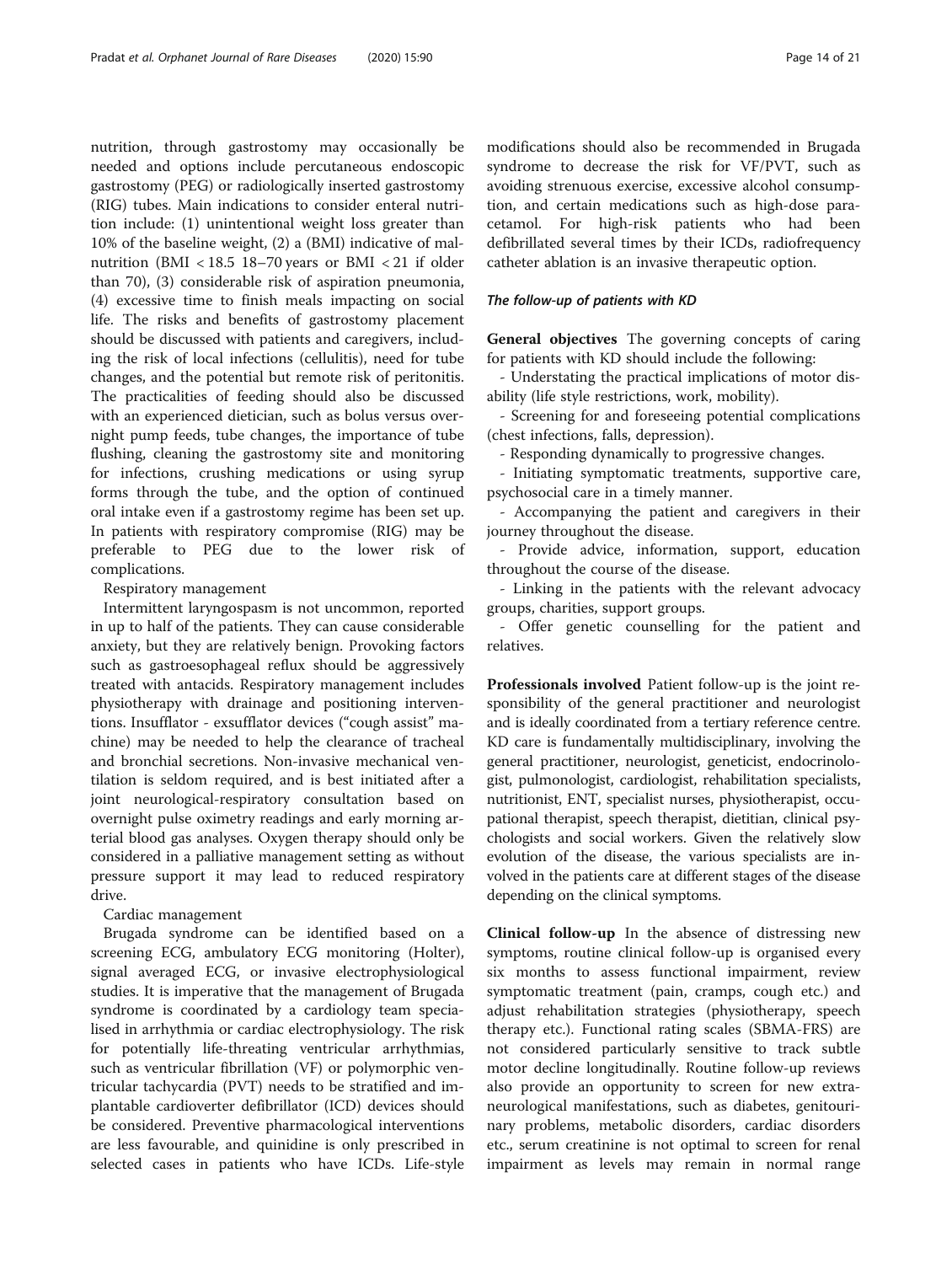<span id="page-14-0"></span>despite decreased glomerular filtration due to concomitant muscle volume loss and poor dietary intake. Cystatin C measurements are superior to detect renal impairment as it is independent of muscle mass, gender, age, and there is no lag between kidney injury and cystatin rise [[142](#page-20-0)]. Respiratory monitoring includes sitting and lying spirometry, measurement of maximal inspiratory and expiratory pressures (PI max and PE max), (SNIP) and peak cough flow measurements. If the patient is asymptomatic from a respiratory point of view, routine spirometry once a year may be judicious. If the maximum PI or SNIP is less than 60% of the normative reference value, arterial blood gas analyses are recommended. Polysomnography should also be performed if sleep apnoea is suspected or in case of unexplained fatigue and daytime somnolence. Weight should be rigorously monitored and recorded monthly. Fasting blood glucose, HbA1c, and the lipid profile should be checked annually. In case of established insulin resistance or frank diabetes, the relevant surveillance protocols will apply including screening for vasculopathic changes, skin surveys, renal and retinal screening etc. An urgent mammogram and/or ultrasound should be requested if there

is any change in gynecomastia, especially if it is unilateral, or if an underlying mass is suspected. A routine ECG should also be recorded every year and carefully archived (in a chart or digitally) to enable comparisons with subsequent recordings. An initial osteodensimetry is recommended and if it is normal, it should only be repeated if there is an additional risk for osteoporosis.

### **Discussion**

While best practice recommendations and management guidelines have been repeatedly published for ALS in the US, Europe and Japan, no such guidelines exist for Kennedy's disease despite similarities in diagnostic challenges, heterogeneity of manifestations and the wide spectrum of motor and extra-motor symptoms. Dedicate KD management guidelines not only raise awareness of a low-incidence neuromuscular condition, they draw attention to the range of extraneurological manifestations associated with the condition and provide a framework to anticipate and screen for serious cardiac and complex endocrine manifestations. KD-specific best practice recommendations provide guidance to the complex supportive

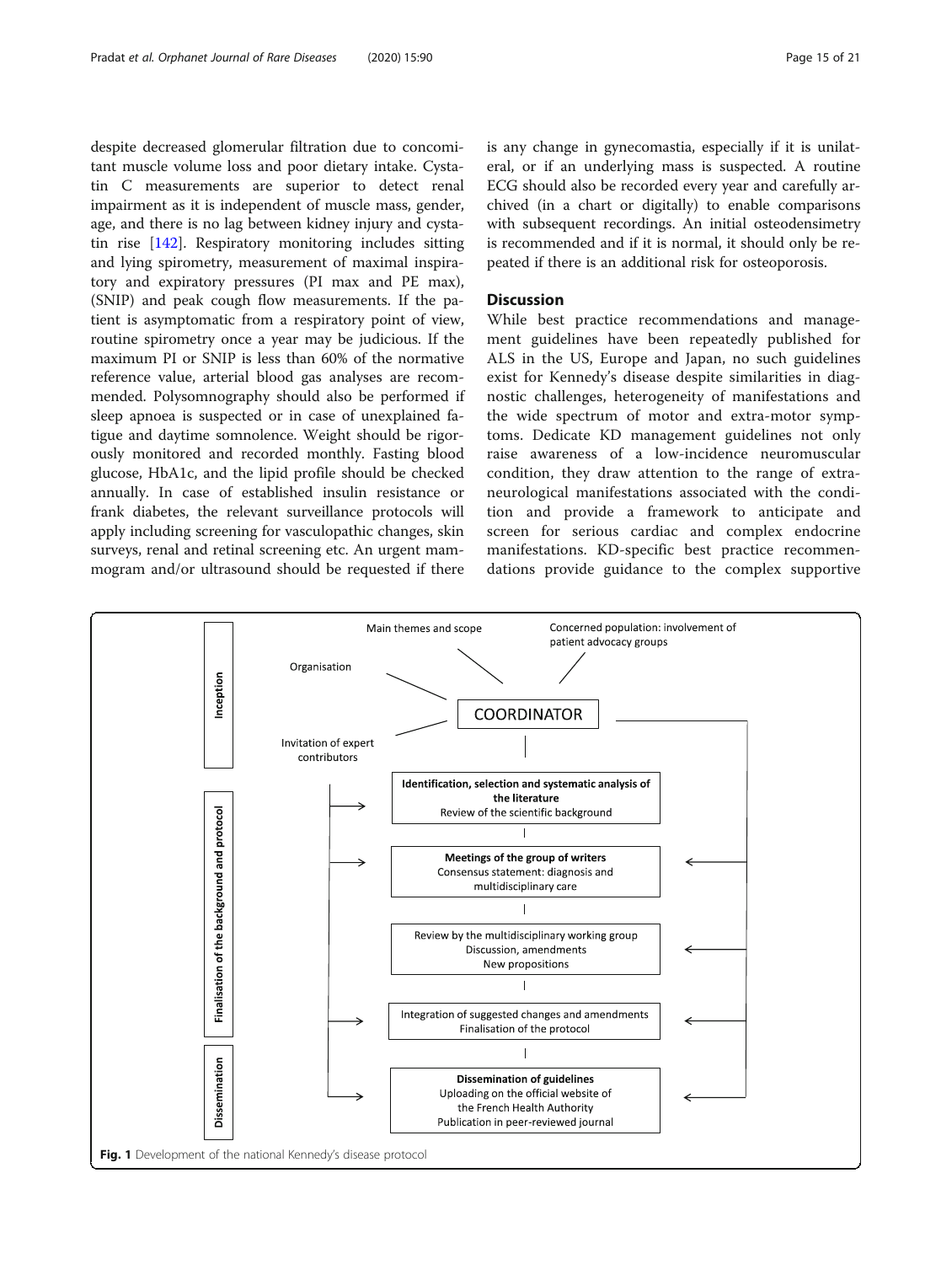<span id="page-15-0"></span>needs of the condition and emphasise the importance of well-timed multidisciplinary interventions. As with other progressive neurodegenerative conditions, the governing principle of KD care is the maintenance of independence, preservation of autonomy, dignity and prevention of serious medical complications. Given the low-incidence of KD and the multi-organ, multisystem involvement, best practice recommendations are best proposed by large consortia the members of which actively participate in the care of KD patients. The lack of effective disease-modifying therapies, absence of validated biomarkers, potentially lifethreatening cardiac and respiratory complications and the paucity of clinical trials add to the urgency of publishing consensus management recommendations. While our recommendations cover the most stereotypical presentations and possible complications, considerable clinical variations exist which require flexible, dynamic multidisciplinary interventions especially in the presence of comorbid medical conditions. This protocol is therefore not exhaustive and merely provides a framework for KD management.

#### Conclusions

In the context of an orphan disease, these guidelines provide a reference care pathway for patients with KD both for general practitioners and general neurologist who may be less familiar with the condition. This protocol will need to be regularly updated based on emerging scientific findings, especially therapeutic advances, such as gene therapy. There are important lessons to learn from international initiatives, such as the European Group for KD [\[10,](#page-17-0) [12](#page-17-0)]. Collaborative efforts through international consortia and multicentre registries are likely to contribute further to the characterisation of the natural history of the condition, the establishment of disease-specific biomarker panels and ultimately contribute to the development of effective disease-modifying therapies.

# Methods

#### Protocol development

The protocol is based on currently available scientific evidence and provides a consensus statement for the care of KD patients (Fig. [1](#page-14-0)). The multi-centre working group included French specialists and therapists with

Table 6 Specific themes reviewed and elaborated upon for the development of the French national KD protocol

| Scientific background                                     | KD Management Protocol                                                            |  |
|-----------------------------------------------------------|-----------------------------------------------------------------------------------|--|
| I. Pathophysiology                                        | I. Diagnosis and Evaluation                                                       |  |
| II. Epidemiology                                          | 1.1. Diagnosis and initial evaluation                                             |  |
| III. Natural history                                      | 1.2. Professionals involved                                                       |  |
| IV. Genotype-phenotype correlations                       | 1.3. Clinical cues                                                                |  |
| V. The clinical spectrum of KD: Diagnostic considerations | 1.4. Neurologic signs and symptoms                                                |  |
| 5-1) Neurological signs and symptoms                      | 1.5. Extra-neurological signs and symptoms                                        |  |
| 5.1.1 Motor and sensory signs and symptoms                | 1.6. Confirmation of the diagnosis                                                |  |
| 5.1.2 Neuropsychological deficits                         | 1.6.1. Electrophysiology (EMG/NCS)                                                |  |
| 5.2) Extra-neurological manifestations                    | 1.6.2. Genetic confirmation                                                       |  |
| 5.2.1 Endocrine abnormalities                             | 1.6.3. Differential diagnoses                                                     |  |
| 5.2.2 Metabolic involvement                               | 1.7. The announcement of the diagnosis and patient information                    |  |
| 5.2.3 Bone involvement                                    | 1.8. Evaluation of severity of disease, screening for KD-associated comorbidities |  |
| 5.2.4 Cardiac involvement                                 | 1.9. The evaluation of neurological signs                                         |  |
| 5.2.5 Genitourinary disorders                             | 1.10. Respiratory and nutritional assessment                                      |  |
| 5.3) Laboratory examinations                              | 1.11. Endocrine and metabolic evaluation                                          |  |
| 5.3.1 Muscle biopsy                                       | 1.12. Cardiac evaluation                                                          |  |
| 5.3.2 Biology                                             | 1.13. Bone health assessment                                                      |  |
| 5.3.3 Imaging                                             | 1.14. Genitourinary evaluation                                                    |  |
| VI) Differential diagnoses                                | 1.15. Genetic counselling                                                         |  |
| <b>VII) Management</b>                                    | II. Medical management                                                            |  |
|                                                           | 2.1. General objectives                                                           |  |
|                                                           | 2.2. Professionals involved                                                       |  |
|                                                           | 2.3. Therapeutic management                                                       |  |
|                                                           | 2.3.1. pharmacological treatment                                                  |  |
|                                                           | 2.3.2. non-pharmacological interventions                                          |  |
|                                                           | 2.4. Pharmacological treatments for pain                                          |  |
|                                                           | 2.5. Treatment of fatigue and mood disorders                                      |  |
|                                                           | 2.6. Endocrine and metabolic management                                           |  |
|                                                           | 2.7. Rehabilitation                                                               |  |
|                                                           | 2.8. Nutritional management                                                       |  |
|                                                           | 2.9. Respiratory management                                                       |  |
|                                                           | 2.10 Cardiac management                                                           |  |
|                                                           | III) Follow-up                                                                    |  |
|                                                           | 3.1. General objectives                                                           |  |
|                                                           | 3.2. The multidisciplinary team                                                   |  |
|                                                           | 3.3. Clinical follow-up                                                           |  |
|                                                           | 3.4. Health care professional follow-up                                           |  |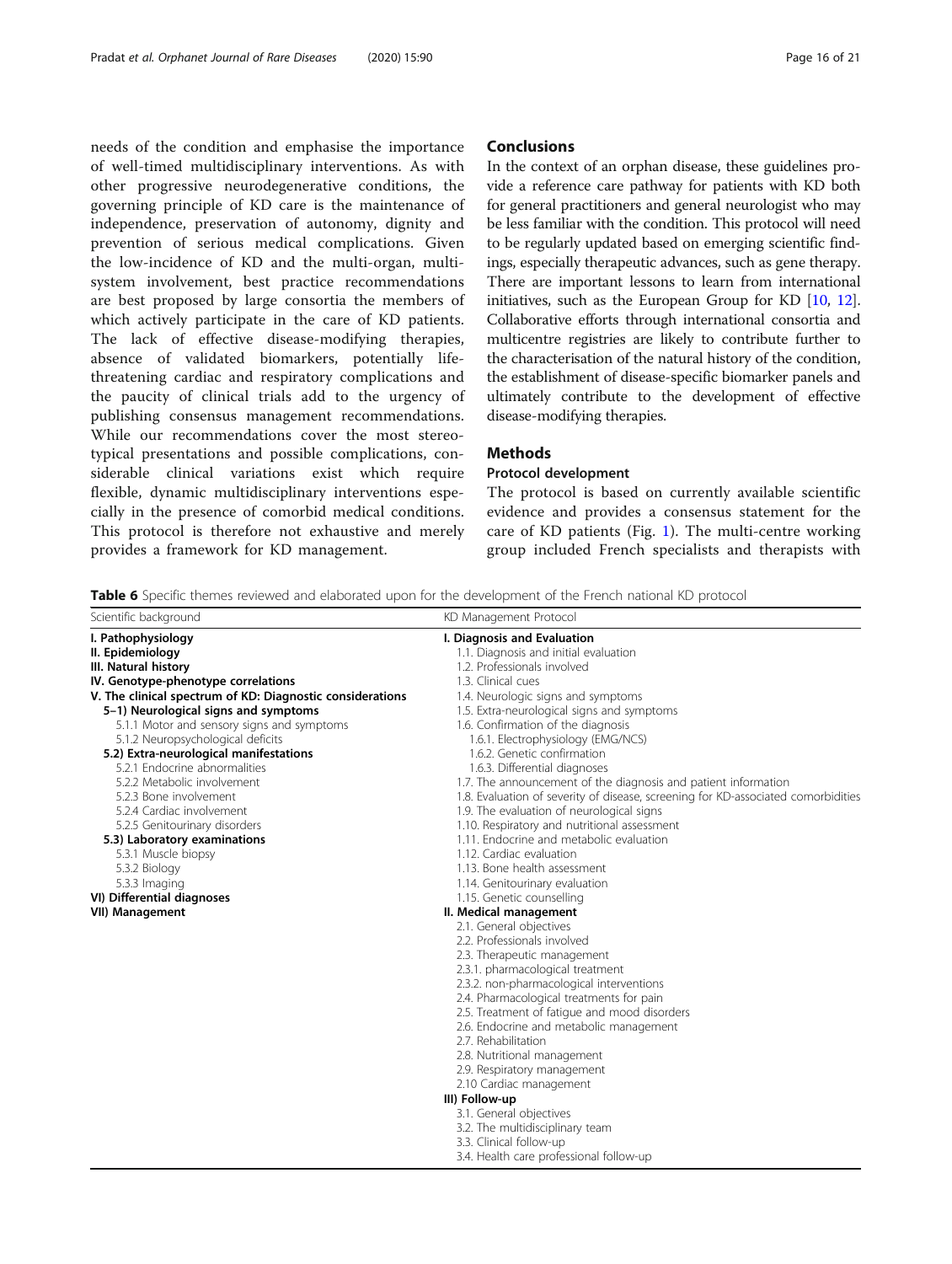<span id="page-16-0"></span>experience in the diagnosis and management of KD, international experts, and representatives of the French Association for Research in ALS (ARSLA). The process of protocol development is outlined in Fig. [1.](#page-14-0) Contributors for each section were selected based on their clinical expertise in specific aspects of KD. Their names and affiliations are listed in the Supplementary material. Guideline development was coordinated by the first author and supported by a group of the multidisciplinary working group. The coordinator (first author) had the following responsabilities: 1) determining the scope of the protocol and the specific objectives; 2) defining core care requirements based on a systematic literature review; 3) identifying the main national reference centres involved in KD care; 4) inviting expert co-authors to the multidisciplinary working group; 5) establishing and maintaining a timeline for guideline development.

Two investigators (EB and PFP) have first performed an independent literature search. They reviewed the available international literature using standard databases (PubMed, MEDLINE, Cochrane Database of Systematic Reviews, EMBASE and Scopus) to evaluate evidence for the efficacy of specific interventions. They graded the level of evidence according to the French Health Authority guidelines [\[143](#page-20-0)] (Table [5\)](#page-10-0). The pair of investigators then performed a systematic analysis of the literature which was circulated to the co-authors. Subsequently, the co-authors drafted an initial protocol version based on bibliographic research. The co-authors contributed to specific manuscript sections based on their sub-specialty and clinical expertise. Formal meetings were then organised by the coordinator to produce a consensus document. The multi-disciplinary working group of 19 members was tasked with the evaluation, correction or validation of the initial version of the protocol. All statements had to be unanimously agreed to by all members of the working group to be included in the final draft. The final protocol was submitted to the French Health Authority for validation and published on the agency's website [\[144\]](#page-20-0). The French Health Authority committed to the dissemination of the protocol at relevant scientific platforms (website, publications, and presentations at meeting).

The working group decided to update the background section of the document which was provisionally finalised in March 2017 to include scientifically relevant new publications in the field. The updated scientific section was meticulously reviewed again and approved by the multidisciplinary group.

#### Areas adressed

The list of the topics addressed is presented in Table [6.](#page-15-0)

#### Supplementary information

Supplementary information accompanies this paper at [https://doi.org/10.](https://doi.org/10.1186/s13023-020-01366-z) [1186/s13023-020-01366-z.](https://doi.org/10.1186/s13023-020-01366-z)

#### Additional file 1.

#### Acknowledgements

We sincerely thank Mme Andrea Chavasse<sup>1</sup> (Project manager FILSLAN) for her technical support to develop these guidelines. We thank the members of the French Kennedy's Disease Writing Group: Nadine Le Forestier<sup>2</sup> (neurologist, Paris), Andoni Echaniz-Laguna<sup>3</sup> (neurologist, Kremlin Bicêtre), Giorgia Querin<sup>1</sup> (neurologist, Padova, Italy), Gianni Sorarù<sup>4</sup> (neurologist, Padova, Italy), Thierry Perez<sup>5</sup> (pneumologist, Lille), Cédric Ramos1 (physiotherapist, Nice), Cyril Goizet<sup>6</sup> (geneticist, Bordeaux), Jean Claude Desport<sup>7</sup> (nutritionist, Limoges), Michel Pugeat<sup>8</sup> (endocrinologist, Lyon), Bertrand Pichon<sup>9</sup> (rehabilitation medicine physician, Paris), Sandrine Maniez<sup>1</sup> (occupational therapist, Paris), Julie Robillard<sup>10</sup> (occupational therapist, Tours), Christophe Coupe<sup>1</sup> (neuropsychologist, Paris), Laurence Laurier Betram<sup>10</sup> (neuropsychologist, Lille), Sandra Roy Bellina<sup>11</sup> (neuropsychologist, Montpellier), Nathalie Lévêque<sup>1</sup> (speech therapist, Paris), Jérôme Penot<sup>12</sup> (social worker, Strasbourg), Valérie Goutines Caramel (patient advocacy group representative).

1) Pôle Neurosciences - Service de Neurologie, Centre de Référence SLA et les maladies du neurone moteur, Hôpital Pasteur2, CHU de Nice Université Côte d'Azur–, Nice, France

2) AP-HP, Groupe Hospitalier Universitaire APHP-Sorbonne Université, site Pitié-Salpêtrière, Département de Neurologie, Centre de Reference pour la SLA et les Maladies du Motoneurone, CNRS, INSERM, Laboratoire d'Imagerie Biomédicale, Paris, France

3) APHP, Centre Hospitalier Universitaire Bicêtre, Département de Neurologie, INSERM Unité 1195, Université Paris-Sud, Le Kremlin-Bicêtre, France

4) Department of Neurosciences, University of Padova, Padova, Italy.

5) Unité de Nutrition, Hôpital Universitaire de Limoges, 87000 Limoges, France; INSERM, U1094, Épidémiologie Tropicale, 87000 Limoges, France; Univ. Limoges, UMR\_S 1094, Neuroépidémiologie Tropicale, CNRS FR 3503 GEIST, F-87000 Limoges, France.

6) Clinique des Maladies Respiratoires, F-59000 Lille, Inserm U1019, CNRS UMR 8204, Centre pour les Infections et l'Immunité de Lille, Institut Pasteur de Lille, F 59000, Lille, France.

7) Service de Génétique Médicale, CHU de Bordeaux, Bordeaux, France - Laboratoire MRGM, Inserm U1211, Université de Bordeaux, Bordeaux, France 8) Fédération d'endocrinologie, groupement hospitalier Est, 59, boulevard Pinel, 69677 Bron, France.

9) AP-HP, Groupe Hospitalier Universitaire APHP-Sorbonne Université, site Pitié-Salpêtrière, Département de Médecine Physique et Réhabilitation, Paris, France

10) Département de Neurologie, Centre de Reference pour la SLA et les Maladies du Motoneurone, CHU Tours, France.

11) Département de Neurologie, F-59000 Lille, Inserm U1019, CNRS UMR 8204, Centre pour les Infections et l'Immunité de Lille, Institut Pasteur de Lille, F 59000, Lille, France

12) Centre de référence SLA, CHU de Montpellier, Université de Montpellier, INSERM, 34295 Montpellier, France. Electronic address: [w-camu@chu](mailto:w-camu@chu-montpellier.fr)[montpellier.fr.](mailto:w-camu@chu-montpellier.fr)

13) Département de Neurologie, Hôpital Universitaire de Strasbourg, Strasbourg, France

14) Médecin Généraliste, Paris, France

#### Authors' contributions

The first draft was written by the study coordinator (Pierre-Francois Pradat) based on the French protocol and revised by the co-authors who are members of the "Clinical Management Writing Group in KD". All authors have read and approved the final version of the manuscript.

#### Funding

The protocol was developed under the auspices of the French Health Authority (HAS, Haute Autorité de Santé) and the French ALS/MND Network (FILSLAN, Filière de Santé Maladies Rares pour la SLA et les Maladies du Motoneurone led by Professor Claude Desnuelle). Professor Peter Bede is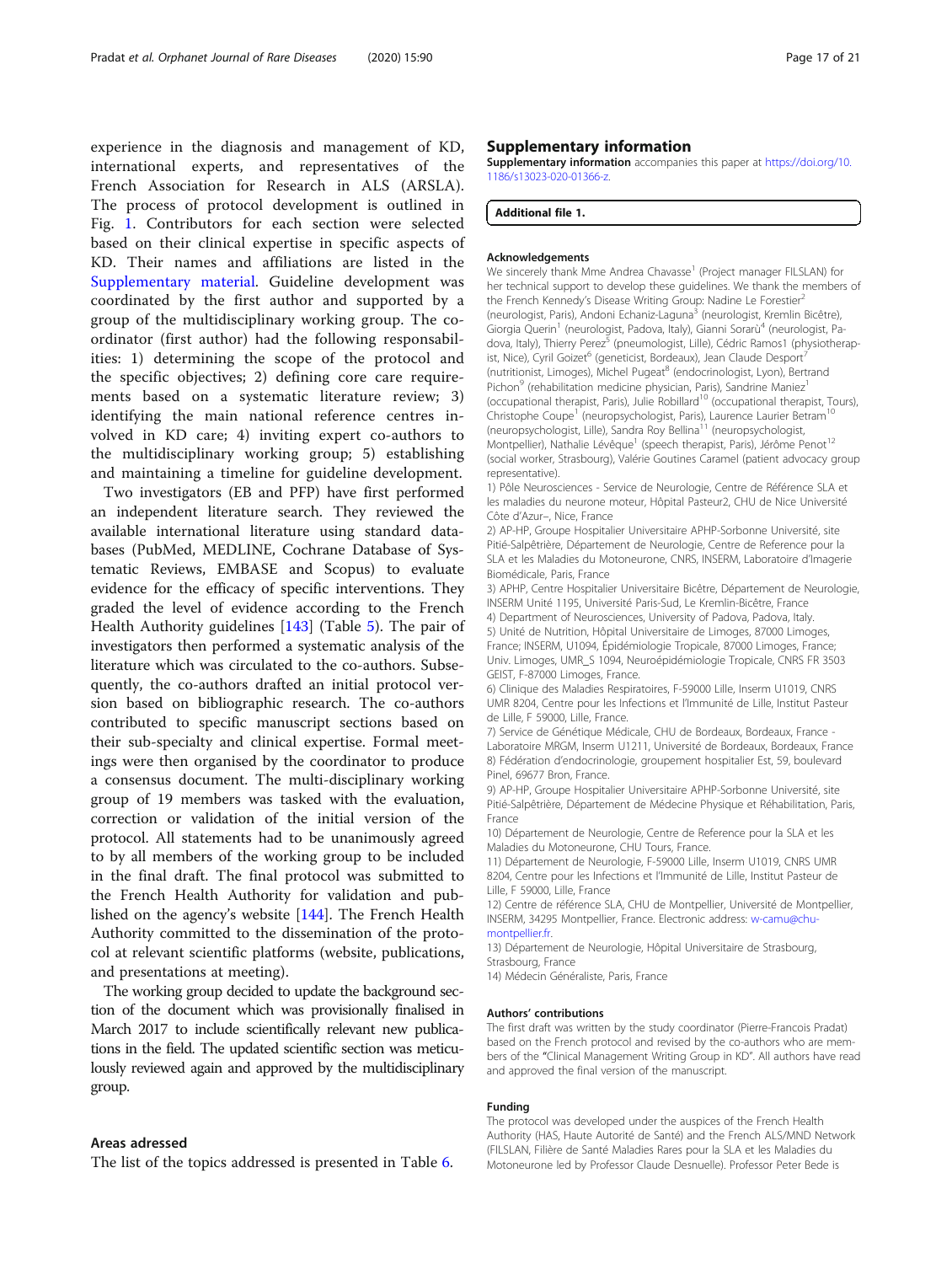<span id="page-17-0"></span>supported by the Health Research Board (HRB EIA-2017-019), the Irish Institute of Clinical Neuroscience (IICN) and the Iris O'Brien Foundation.

#### Availability of data and materials

The draft KD protocol is published in French on the French Health Authority's website [\(https://www.has-sante.fr/jcms/c\\_2776017/fr/](https://www.has-sante.fr/jcms/c_2776017/fr/amyotrophie-bulbo-spinale-liee-a-l-x-ou-maladie-de-kennedy) [amyotrophie-bulbo-spinale-liee-a-l-x-ou-maladie-de-kennedy\)](https://www.has-sante.fr/jcms/c_2776017/fr/amyotrophie-bulbo-spinale-liee-a-l-x-ou-maladie-de-kennedy).

#### Ethics approval and consent to participate Not applicable, no patient data are utilised.

# Consent for publication

Not applicable.

#### Competing interests

The authors have no competing interests to declare.

#### Author details

<sup>1</sup>AP-HP, Groupe Hospitalier Universitaire APHP-Sorbonne Université, site Pitié-Salpêtrière, Département de Neurologie, Centre de Reference pour la SLA et les Maladies du Motoneurone, CNRS, INSERM, Laboratoire d'Imagerie Biomédicale, 47 Boulevard de l'Hôpital - F-75634, 13 Paris Cedex, France. <sup>2</sup> <sup>2</sup>Service d'électromyographie et pathologies neuromusculaire, Centre de Reference pour la SLA et les Maladies du Motoneurone, CHU Lyon Hôpital Neurologique P. Wertheimer, Lyon, France. <sup>3</sup>Département de Neurologie, Centre de Reference pour la SLA et les Maladies du Motoneurone, CHU Tours, Tours, France. <sup>4</sup>Département de Neurologie, Centre de Reference pour la SLA et les Maladies du Motoneurone, CHU Limoges, Limoges, France. 5 AP-HP, Groupe Hospitalier Universitaire APHP-Sorbonne Université, site Pitié-Salpêtrière Département d'endocrinologie, Paris, France. <sup>6</sup>AP-HP, Groupe Hospitalier Universitaire APHP-Sorbonne Université, site Pitié-Salpêtrière, Service de Pneumologie, Médecine Intensive et Réanimation (Département R3S), F-75013 Paris, France. 7Sorbonne Université, INSERM, UMRS1158 Neurophysiologie Respiratoire Expérimentale et Clinique, F-75005 Paris, France. <sup>8</sup>AP-HP, Groupe Hospitalier Universitaire APHP-Sorbonne Université, site Pitié-Salpêtrière, Département de Neurologie, Centre de Reference pour la SLA et les Maladies du Motoneurone, Paris, France. <sup>9</sup>Service d'électromyographie et pathologies neuromusculaire, Centre de Reference pour la SLA et les Maladies du Motoneurone, CHU Lyon Hôpital Neurologique P. Wertheimer, Lyon, France. <sup>10</sup>AP-HP, CHU Cochin, Service de cardiologie, Centre de référence des maladies neuromusculaires Nord/Est/Ile de France, Paris, France. <sup>11</sup>Computational Neuroimaging Group, Trinity College Dublin, Dublin, Ireland. 12Pôle Neurosciences - Service de Neurologie, Centre de Référence SLA et les maladies du neurone moteur, Hôpital Pasteur2, CHU de Nice Université Côte d'Azur, Nice, France.

#### Received: 7 November 2019 Accepted: 19 March 2020 Published online: 10 April 2020

#### References

- 1. Querin G, Sorarù G, Pradat PF. Kennedy disease (X-linked recessive bulbospinal neuronopathy): a comprehensive review from pathophysiology to therapy. Rev Neurol. 2017;173:326–37.
- 2. Querin G, Bede P, Marchand-Pauvert V, Pradat PF. Biomarkers of spinal and bulbar muscle atrophy (SBMA): a comprehensive review. Front Neurol. 2018; 9:844.
- 3. La Spada AR, Wilson EM, Lubahn DB, Harding AE, Fischbeck KH. Androgen receptor gene mutations in X-linked spinal and bulbar muscular atrophy. Nature. 1991;352:77–9.
- 4. Orr HT, Zoghbi HY. Trinucleotide repeat disorders. Annu Rev Neurosci. 2007; 30:575–621.
- 5. Watanabe M, Abe K, Aoki M, Yasuo K, Itoyama Y, Shoji M, Ikeda Y, Iizuka T, Ikeda M, Shizuka M, Mizushima K, Hirai S. Mitotic and meiotic stability of the CAG repeat in the X-linked spinal and bulbar muscular atrophy gene. Clin Genet. 1996;50:133–7.
- 6. Li M, Miwa S, Kobayashi Y, Merry DE, Yamamoto M, Tanaka F, Doyu M, Hashizume Y, Fischbeck KH, Sobue G. Nuclear inclusions of the androgen receptor protein in spinal and bulbar muscular atrophy. Ann Neurol. 1998; 44:249–54.
- 7. Grunseich C, Fischbeck KH. Spinal and bulbar muscular atrophy. Neurol Clin. 2015;33:847–54.
- 8. Montie HL, Cho MS, Holder L, Liu Y, Tsvetkov AS, Finkbeiner S, Merry DE. Cytoplasmic retention of polyglutamine-expanded androgen receptor ameliorates disease via autophagy in a mouse model of spinal and bulbar muscular atrophy. Hum Mol Genet. 2009;18:1937–50.
- 9. Tomik B, Partyka D, Sulek A, Kurek-Gryz EA, Banach M, Ostrowska M, Zaremba J, Figlewicz DA, Szczudlik A. A phenotypic-genetic study of a group of polish patients with spinal and bulbar muscular atrophy. Amyotrophic Lateral Sclerosis. 2006;7:72–9.
- 10. Pennuto M, Greensmith L, Pradat PF, Sorarù G. 210th ENMC international workshop: research and clinical management of patients with spinal and bulbar muscular atrophy, 27-29 march, 2015, Naarden, the Netherlands. Neuromuscul Disord. 2015;25:802–12.
- 11. Greensmith L, Pradat PF, Sorarù G, Pennuto M. 241st ENMC international workshop: towards a European unifying lab for Kennedy's disease. 15-17th February, 2019 Hoofddorp, the Netherlands. Neuromuscul Disord. 2019;29: 716–24.
- 12. Pareyson D, Fratta P, Pradat PF, Sorarù G, Finsterer J, Vissing J, Jokela ME, Udd B, Ludolph AC, Sagnelli A, Weydt P. Towards a European registry and biorepository for patients with spinal and bulbar muscular atrophy. J Mol Neurosci. 2016;58:394–400.
- 13. Weydt P, Sagnelli A, Rosenbohm A, Fratta P, Pradat PF, Ludolph AC, Pareyson D. Clinical trials in spinal and bulbar muscular atrophy-past, present, and future. J Mol Neurosci. 2016;58:379–87.
- 14. Fernandez-Rhodes LE, Kokkinis AD, White MJ, Watts CA, Auh S, Jeffries NO, Shrader JA, Lehky TJ, Li L, Ryder JE, Levy EW, Solomon BI, Harris-Love MO, La Pean A, Schindler AB, Chen C, Di Prospero NA, Fischbeck KH. Efficacy and safety of dutasteride in patients with spinal and bulbar muscular atrophy: a randomised placebo-controlled trial. Lancet Neurol. 2011;10:140–7.
- 15. Katsuno M, Banno H, Suzuki K, Takeuchi Y, Kawashima M, Yabe I, Sasaki H, Aoki M, Morita M, Nakano I, Kanai K, Ito S, Ishikawa K, Mizusawa H, Yamamoto T, Tsuji S, Hasegawa K, Shimohata T, Nishizawa M, Miyajima H, Kanda F, Watanabe Y, Nakashima K, Tsujino A, Yamashita T, Uchino M, Fujimoto Y, Tanaka F, Sobue G. Efficacy and safety of leuprorelin in patients with spinal and bulbar muscular atrophy (JASMITT study): a multicentre, randomised, doubleblind, placebo-controlled trial. Lancet Neurol. 2010;9:875–84.
- 16. Lieberman AP, Yu Z, Murray S, Peralta R, Low A, Guo S, Yu XX, Cortes CJ, Bennett CF, Monia BP, La Spada AR, Hung G. Peripheral androgen receptor gene suppression rescues disease in mouse models of spinal and bulbar muscular atrophy. Cell Rep. 2014;7:774–84.
- 17. Polanco MJ, Parodi S, Piol D, Stack C, Chivet M, Contestabile A, Miranda HC, Lievens PM, Espinoza S, Jochum T, Rocchi A, Grunseich C, Gainetdinov RR, Cato AC, Lieberman AP, La Spada AR, Sambataro F, Fischbeck KH, Gozes I, Pennuto M Adenylyl cyclase activating polypeptide reduces phosphorylation and toxicity of the polyglutamine-expanded androgen receptor in spinobulbar muscular atrophy. SciTranslational Med 2016 8:370ra181.
- 18. Palazzolo I, Burnett BG, Young JE, Brenne PL, La Spada AR, Fischbeck KH, Howell BW, Pennuto M. Akt blocks ligand binding and protects against expanded polyglutamine androgen receptor toxicity. Hum Mol Genet. 2007; 16:1593–603.
- 19. Lund A, Udd B, Juvonen V, Andersen PM, Cederquist K, Davis M, Gellera C, Kolmel C, Ronnevi LO, Sperfeld AD, Sorensen SA, Tranebjaerg L, Van Maldergem L, Watanabe M, Weber M, Yeung L, Savontaus ML. Multiple founder effects in spinal and bulbar muscular atrophy (SBMA, Kennedy disease) around the world. Eur J Human Genetics. 2001;9:431–6.
- 20. Bertolin C, Querin G, Martinelli I, Pennuto M, Pegoraro E, Sorarù G. Insights into the genetic epidemiology of spinal and bulbar muscular atrophy: prevalence estimation and multiple founder haplotypes in the Veneto Italian region. Eur J Neurol. 2019;26:519–24.
- 21. Parboosingh JS, Figlewicz DA, Krizus A, Meininger V, Azad NA, Newman DS, Rouleau GA. Spinobulbar muscular atrophy can mimic ALS: the importance of genetic testing in male patients with atypical ALS. Neurology. 1997;49:568–72.
- 22. Dejager S, Bry-Gauillard H, Bruckert E, Eymard B, Salachas F, LeGuern E, Tardieu S, Chadarevian R, Giral P, Turpin G. A comprehensive endocrine description of Kennedy's disease revealing androgen insensitivity linked to CAG repeat length. J Clin Endocrinol Metab. 2002;87:3893–901.
- 23. Sperfeld AD, Hanemann CO, Ludolph AC, Kassubek J. Laryngospasm: an underdiagnosed symptom of X-linked spinobulbar muscular atrophy. Neurology. 2005;64:753–4.
- 24. Atsuta N, Watanabe H, Ito M, Banno H, Suzuki K, Katsuno M, Tanaka F, Tamakoshi A, Sobue G. Natural history of spinal and bulbar muscular atrophy (SBMA): a study of 223 Japanese patients. Brain. 2006;129:1446–55.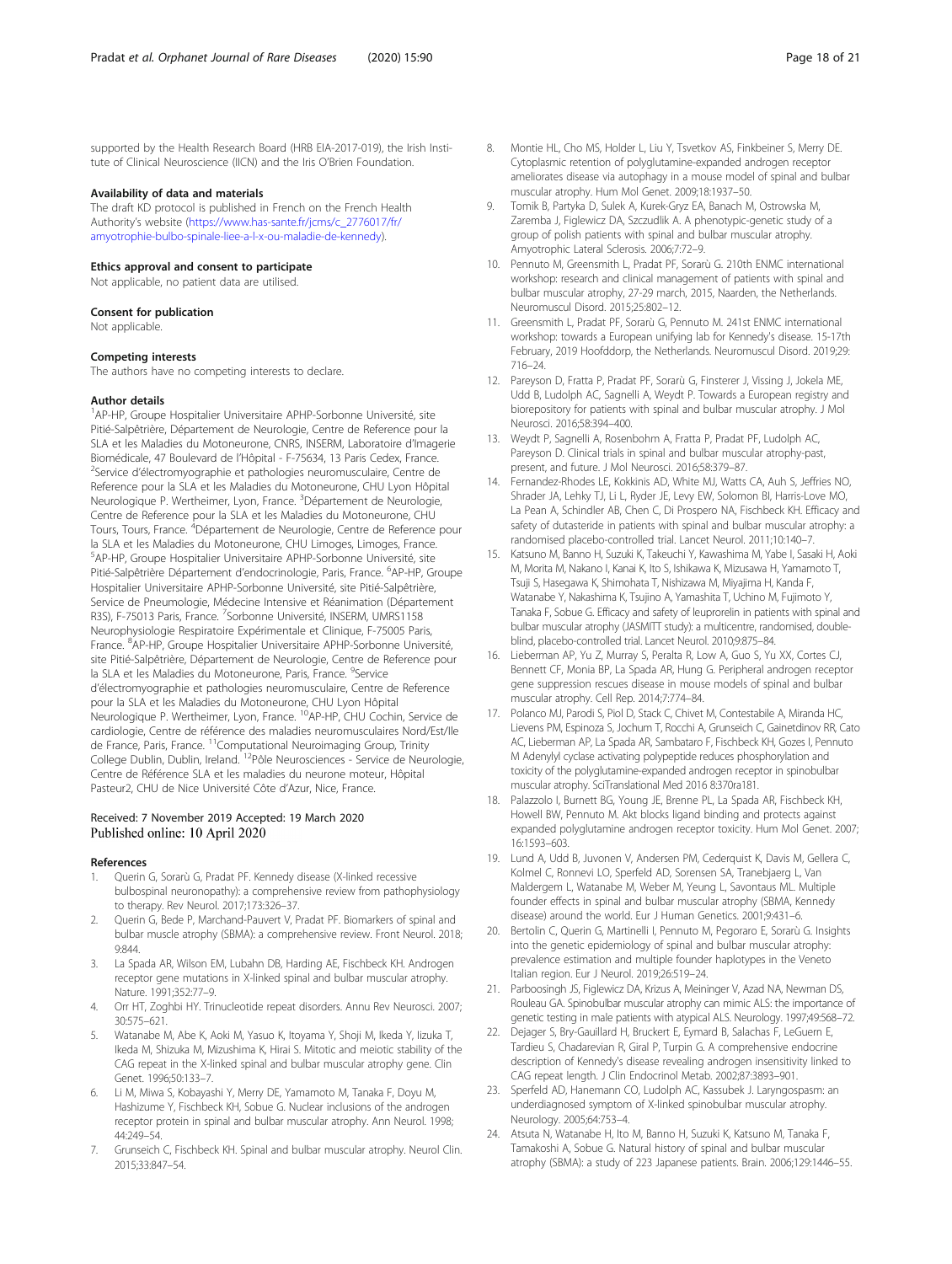- <span id="page-18-0"></span>25. Chahin N, Klein C, Mandrekar J, Sorenson E. Natural history of spinal-bulbar muscular atrophy. Neurology. 2008;70:1967–71.
- 26. Rhodes LE, Freeman BK, Auh S, Kokkinis AD, La Pean A, Chen C, Lehky TJ, Shrader JA, Levy EW, Harris-Love M, Di Prospero NA, Fischbeck KH. Clinical features of spinal and bulbar muscular atrophy. Brain. 2009;132:3242–51.
- 27. Soukup GR, Sperfeld AD, Uttner I, Karitzky J, Ludolph AC, Kassubek J, Schreiber H. Frontotemporal cognitive function in X-linked spinal and bulbar muscular atrophy (SBMA): a controlled neuropsychological study of 20 patients. J Neurol. 2009;256:1869–75.
- 28. Hashizume A, Katsuno M, Banno H, Suzuki K, Suga N, Mano T, Atsuta N, Oe H, Watanabe H, Tanaka F, Sobue G. Longitudinal changes of outcome measures in spinal and bulbar muscular atrophy. Brain. 2012;135:2838–48.
- 29. Araki A, Katsuno M, Suzuki K, Banno H, Suga N, Hashizume A, Mano T, Hijikata Y, Nakatsuji H, Watanabe H, Yamamoto M, Makiyama T, Ohno S, Fukuyama M, Morimoto S, Horie M, Sobue G. Brugada syndrome in spinal and bulbar muscular atrophy. Neurology. 2014;82:1813–21.
- 30. Querin G, Bertolin C, Da Re E, Volpe M, Zara G, Pegoraro E, Caretta N, Foresta C, Silvano M, Corrado D, Iafrate M, Angelini L, Sartori L, Pennuto M, Gaiani A, Bello L, Semplicini C, Pareyson D, Silani V, Ermani M, Ferlin A, Sorarù G. Non-neural phenotype of spinal and bulbar muscular atrophy: results from a large cohort of Italian patients. J Neurol Neurosurg Psychiatry. 2016;87:810–6.
- 31. Bertolin C, Querin G, Da Re E, Sagnelli A, Bello L, Cao M, Muscas M, Pennuto M, Ermani M, Pegoraro E, Mariotti C, Gellera C, Hanna MG, Pareyson D, Fratta P, Sorarù G. No effect of AR polyG polymorphism on spinal and bulbar muscular atrophy phenotype. Eur J Neurol. 2016;23:1134–6.
- 32. Nordenvall AS, Paucar M, Almqvist C, Nordenstrom A, Frisen L, Nordenskjold A. Hypospadias as a novel feature in spinal bulbar muscle atrophy. J Neurol. 2016;263:703–6.
- 33. Francini-Pesenti F, Querin G, Martini C, Mareso S, Sacerdoti D. Prevalence of metabolic syndrome and non-alcoholic fatty liver disease in a cohort of italian patients with spinal-bulbar muscular atrophy. Acta Myologica. 2018;37:204–9.
- 34. Rosenbohm A, Hirsch S, Volk AE, Grehl T, Grosskreutz J, Hanisch F, Herrmann A, Kollewe K, Kress W, Meyer T, Petri S, Prudlo J, Wessig C, Muller HP, Dreyhaupt J, Weishaupt J, Kubisch C, Kassubek J, Weydt P, Ludolph AC. The metabolic and endocrine characteristics in spinal and bulbar muscular atrophy. J Neurol. 2018;265:1026–36.
- 35. Marcato S, Kleinbub JR, Querin G, Pick E, Martinelli I, Bertolin C, Cipolletta S, Pegoraro E, Sorarù G, Palmieri A. Unimpaired neuropsychological performance and enhanced memory recall in patients with Sbma: a large sample comparative study. Sci Rep. 2018;8:13627.
- 36. Spinelli EG, Agosta F, Ferraro PM, Querin G, Riva N, Bertolin C, Martinelli I, Lunetta C, Fontana A, Sorarù G, Filippi M. Brain MRI shows white matter sparing in Kennedy's disease and slow-progressing lower motor neuron disease. Hum Brain Mapp. 2019;40:3102–12.
- 37. Ogata T, Muroya K, Ishii T, Suzuki Y, Nakada T, Sasagawa I. Undermasculinized genitalia in a boy with an abnormally expanded CAG repeat length in the androgen receptor gene. Clin Endocrinol. 2001;54:835–8.
- 38. Hemmi S, Inoue K, Kutoku Y, Rikimaru M, Murakami T, Sunada Y (2009) [two brothers with very late onset of muscle weakness in X-linked recessive spinal and bulbar muscular atrophy]. Rinsho shinkeigaku = clinical neurology 49:22-26.
- 39. Finsterer J, Sorarù G. Onset manifestations of spinal and bulbar muscular atrophy (Kennedy's disease). J Mol Neurosci. 2016;58:321–9.
- 40. Echaniz-Laguna A, Rousso E, Anheim M, Cossee M, Tranchant C. A family with early-onset and rapidly progressive X-linked spinal and bulbar muscular atrophy. Neurology. 2005;64:1458–60.
- 41. Hardiman O, Doherty CP, Elamin M, Bede P (2016) Neurodegenerative disorders: a clinical guide. Springer international publishing, springer Cham Heidelberg New York Dordrecht London© springer international publishing Switzerland 2016.
- 42. Suzuki K, Katsuno M, Banno H, Takeuchi Y, Atsuta N, Ito M, Watanabe H, Yamashita F, Hori N, Nakamura T, Hirayama M, Tanaka F, Sobue G. CAG repeat size correlates to electrophysiological motor and sensory phenotypes in SBMA. Brain. 2008;131:229–39.
- 43. Kim H, Lim YM, Lee EJ, Oh YJ, Kim KK. Correlation between the CAG repeat size and electrophysiological findings in patients with spinal and bulbar muscular atrophy. Muscle Nerve. 2018;57:683–6.
- 44. Ni W, Chen S, Qiao K, Wang N, Wu ZY. Genotype-phenotype correlation in Chinese patients with spinal and bulbar muscular atrophy. PLoS One. 2015; 10:e0122279.
- 45. McManamny P, Chy HS, Finkelstein DI, Craythorn RG, Crack PJ, Kola I, Cheema SS, Horne MK, Wreford NG, O'Bryan MK, De Kretser DM, Morrison JR. A mouse model of spinal and bulbar muscular atrophy. Hum Mol Genet. 2002;11:2103–11.
- 46. Monks DA, Johansen JA, Mo K, Rao P, Eagleson B, Yu Z, Lieberman AP, Breedlove SM, Jordan CL. Overexpression of wild-type androgen receptor in muscle recapitulates polyglutamine disease. Proc Natl Acad Sci U S A. 2007; 104:18259–64.
- 47. Fratta P, Nirmalananthan N, Masset L, Skorupinska I, Collins T, Cortese A, Pemble S, Malaspina A, Fisher EM, Greensmith L, Hanna MG. Correlation of clinical and molecular features in spinal bulbar muscular atrophy. Neurology. 2014;82:2077–84.
- 48. Sperfeld AD, Karitzky J, Brummer D, Schreiber H, Haussler J, Ludolph AC, Hanemann CO. X-linked bulbospinal neuronopathy: Kennedy disease. Arch Neurol. 2002;59:1921–6.
- 49. Lee JH, Shin JH, Park KP, Kim IJ, Kim CM, Lim JG, Choi YC, Kim DS. Phenotypic variability in Kennedy's disease: implication of the early diagnostic features. Acta Neurol Scand. 2005;112:57–63.
- 50. Nishiyama A, Sugeno N, Tateyama M, Nishiyama S, Kato M, Aoki M. Postural leg tremor in X-linked spinal and bulbar muscular atrophy. J Clin Neurosci. 2014;21:799–802.
- 51. Dias FA, Munhoz RP, Raskin S, Werneck LC, Teive HA. Tremor in X-linked recessive spinal and bulbar muscular atrophy (Kennedy's disease). Clinics (Sao Paulo, Brazil). 2011;66:955–7.
- 52. Hanajima R, Terao Y, Nakatani-Enomoto S, Hamada M, Yugeta A, Matsumoto H, Yamamoto T, Tsuji S, Ugawa Y. Postural tremor in X-linked spinal and bulbar muscular atrophy. Mov Disord. 2009;24:2063–9.
- 53. Boz C, Sahin N, Kalay E, Velioglu S, Ozmenoglu M. X-linked spinal and bulbar muscular atrophy without proximal atrophy. Clin Neurol Neurosurg. 2002;105:14–7.
- 54. Mariotti C, Castellotti B, Pareyson D, Testa D, Eoli M, Antozzi C, Silani V, Marconi R, Tezzon F, Siciliano G, Marchini C, Gellera C, Donato SD. Phenotypic manifestations associated with CAG-repeat expansion in the androgen receptor gene in male patients and heterozygous females: a clinical and molecular study of 30 families. Neuromuscul Disord. 2000;10:391–7.
- 55. Li M, Sobue G, Doyu M, Mukai E, Hashizume Y, Mitsuma T. Primary sensory neurons in X-linked recessive bulbospinal neuropathy: histopathology and androgen receptor gene expression. Muscle Nerve. 1995;18:301–8.
- 56. Antonini G, Gragnani F, Romaniello A, Pennisi EM, Morino S, Ceschin V, Santoro L, Cruccu G. Sensory involvement in spinal-bulbar muscular atrophy (Kennedy's disease). Muscle Nerve. 2000;23:252–8.
- 57. Yamada M, Inaba A, Shiojiri T. X-linked spinal and bulbar muscular atrophy with myasthenic symptoms. J Neurol Sci. 1997;146:183–5.
- 58. Praline J, Guennoc AM, Malinge MC, de Toffol B, Corcia P. Pure bulbar motor neuron involvement linked to an abnormal CAG repeat expansion in the androgen receptor gene. Amyotrophic Lateral Sclerosis. 2008;9:40–2.
- 59. Vandenberghe N, Bouhour F, Petiot P, Gonnaud PM, Latour P, Broussolle E, Vial C. Multiple phenotypic manifestations of X-linked spinobulbar muscular atrophy. Rev Neurol. 2009;165:31–7.
- 60. Manganelli F, Iodice V, Provitera V, Pisciotta C, Nolano M, Perretti A, Santoro L. Small-fiber involvement in spinobulbar muscular atrophy (Kennedy's disease). Muscle Nerve. 2007;36:816–20.
- 61. Romigi A, Liguori C, Placidi F, Albanese M, Izzi F, Uasone E, Terracciano C, Marciani MG, Mercuri NB, Ludovisi R, Massa R. Sleep disorders in spinal and bulbar muscular atrophy (Kennedy's disease): a controlled polysomnographic and self-reported questionnaires study. J Neurol. 2014;261:889–93.
- 62. Thurtell MJ, Pioro EP, Leigh RJ. Abnormal eye movements in Kennedy disease. Neurology. 2009;72:1528–30.
- 63. Shaw PJ, Thagesen H, Tomkins J, Slade JY, Usher P, Jackson A, Curtis A, Bushby K, Ince PG. Kennedy's disease: unusual molecular pathologic and clinical features. Neurology. 1998;51:252–5.
- 64. Kessler H, Prudlo J, Kraft S, Supprian T. Dementia of frontal lobe type in Kennedy's disease. Amyotrophic Lateral Sclerosis Motor Neuron Disorders. 2005;6:250–3.
- 65. Mirowska-Guzel D, Seniow J, Sulek A, Lesniak M, Czlonkowska A. Are cognitive and behavioural deficits a part of the clinical picture in Kennedy's disease? A case study. Neurocase. 2009;15:332–7.
- 66. Adachi H, Katsuno M, Minamiyama M, Waza M, Sang C, Nakagomi Y, Kobayashi Y, Tanaka F, Doyu M, Inukai A, Yoshida M, Hashizume Y, Sobue G. Widespread nuclear and cytoplasmic accumulation of mutant androgen receptor in SBMA patients. Brain. 2005;128:659–70.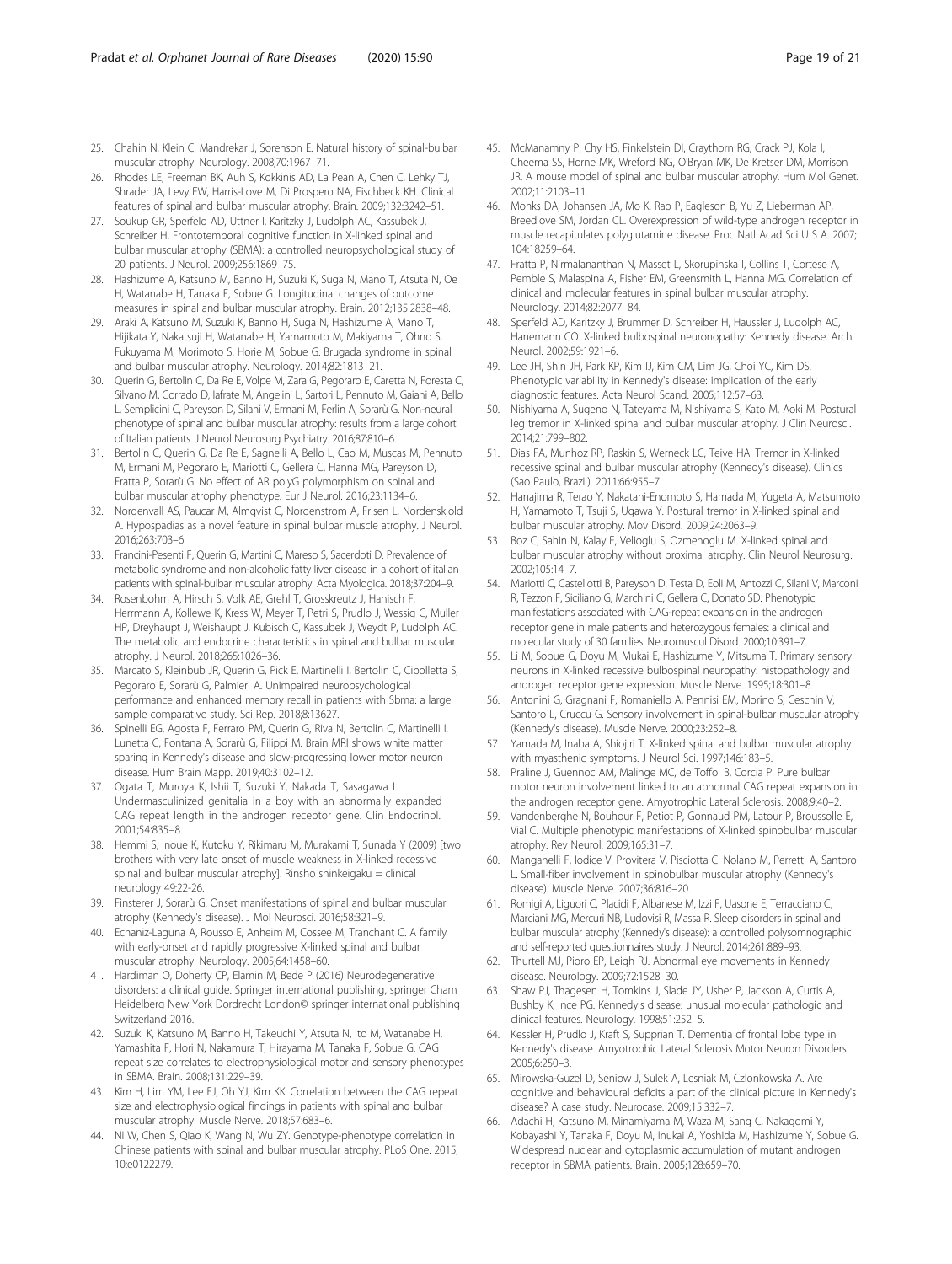- <span id="page-19-0"></span>67. Kasper E, Wegrzyn M, Marx I, Korp C, Kress W, Benecke R, Teipel SJ, Prudlo J. Minor cognitive disturbances in X-linked spinal and bulbar muscular atrophy, Kennedy's disease. Amyotrophic Lateral Sclerosis Frontotemporal Degeneration. 2014;15:15–20.
- 68. Di Rosa E, Sorarù G, Kleinbub JR, Calvo V, Vallesi A, Querin G, Marcato S, Grasso I, Palmieri A. Theory of mind, empathy and neuropsychological functioning in X-linked spinal and bulbar muscular atrophy: a controlled study of 20 patients. J Neurol. 2015;262:394–401.
- 69. Elamin M, Pinto-Grau M, Burke T, Bede P, Rooney J, O'Sullivan M, Lonergan K, Kirby E, Quinlan E, Breen N, Vajda A, Heverin M, Pender N, Hardiman O. Identifying behavioural changes in ALS: validation of the Beaumont Behavioural inventory (BBI). Amyotrophic Lateral Sclerosis Frontotemporal Degeneration. 2017;18:68–73.
- 70. Burke T, Pinto-Grau M, Lonergan K, Bede P, O'Sullivan M, Heverin M, Vajda A, McLaughlin RL, Pender N, Hardiman O. A cross-sectional populationbased investigation into behavioral change in amyotrophic lateral sclerosis: subphenotypes, staging, cognitive predictors, and survival. Ann Clinical Translational Neurol. 2017;4:305–17.
- 71. Adamovic T, Nordenskjold A. The CAG repeat polymorphism in the androgen receptor gene modifies the risk for hypospadias in Caucasians. BMC Medical Genetics. 2012;13:109.
- 72. Lim HN, Chen H, McBride S, Dunning AM, Nixon RM, Hughes IA, Hawkins JR. Longer polyglutamine tracts in the androgen receptor are associated with moderate to severe undermasculinized genitalia in XY males. Hum Mol Genet. 2000; 9:829–34.
- 73. SANTE AFDSSDPD (2001) Mise au point sur les risques musculaires des statines. https://ansm.sante.fr/var/ansm\_site/storage/original/application/ c6090fc66b0777de27e12faf285d4be4.pdf.
- 74. Rocchi C, Greco V, Urbani A, Di Giorgio A, Priori M, Massa R, Bernardi G, Marfia GA. Subclinical autonomic dysfunction in spinobulbar muscular atrophy (Kennedy disease). Muscle Nerve. 2011;44:737–40.
- 75. Grunseich C, Kats IR, Bott LC, Rinaldi C, Kokkinis A, Fox D, Chen KL, Schindler AB, Mankodi AK, Shrader JA, Schwartz DP, Lehky TJ, Liu CY, Fischbeck KH. Early onset and novel features in a spinal and bulbar muscular atrophy patient with a 68 CAG repeat. Neuromuscul Disord. 2014;24:978–81.
- 76. Querin G, Melacini P, D'Ascenzo C, Morandi L, Mazzini L, Silani V, Romito S, Mandrioli J, Raimondi M, Pegoraro E, Sorarù G. No evidence of cardiomyopathy in spinal and bulbar muscular atrophy. Acta Neurol Scand. 2013;128:e30–2.
- 77. Koritsiadis G, Stravodimos K, Mitropoulos D, Doumanis G, Fokitis I, Koritsiadis S, Constantinides C. Androgens and bladder outlet obstruction: a correlation with pressure-flow variables in a preliminary study. BJU Int. 2008;101:1542–6.
- 78. Hama T, Hirayama M, Hara T, Nakamura T, Atsuta N, Banno H, Suzuki K, Katsuno M, Tanaka F, Sobue G. Discrimination of spinal and bulbar muscular atrophy from amyotrophic lateral sclerosis using sensory nerve action potentials. Muscle Nerve. 2012;45:169–74.
- 79. Kim JY, Park KD, Kim SM, Sunwoo IN (2013) Decremental responses to repetitive nerve stimulation in x-linked bulbospinal muscular atrophy. Journal of clinical neurology (Seoul, Korea) 9:32-35.
- 80. Noto Y, Misawa S, Mori M, Kawaguchi N, Kanai K, Shibuya K, Isose S, Nasu S, Sekiguchi Y, Beppu M, Ohmori S, Nakagawa M, Kuwabara S. Prominent fatigue in spinal muscular atrophy and spinal and bulbar muscular atrophy: evidence of activity-dependent conduction block. Clin Neurophysiol. 2013;124:1893–8.
- 81. Fang J, Cui L, Liu M, Guan Y, Li X, Li D, Cui B, Shen D, Ding Q. Differences in F-wave characteristics between Spinobulbar muscular atrophy and amyotrophic lateral sclerosis. Front Aging Neurosci. 2016;8:50.
- 82. Lehky TJ, Chen CJ, di Prospero NA, Rhodes LE, Fischbeck K, Floeter MK. Standard and modified statistical MUNE evaluations in spinal-bulbar muscular atrophy. Muscle Nerve. 2009;40:809–14.
- 83. Higashihara M, Sonoo M, Yamamoto T, Nagashima Y, Uesugi H, Terao Y, Ugawa Y, Stalberg E, Tsuji S. Evaluation of spinal and bulbar muscular atrophy by the clustering index method. Muscle Nerve. 2011;44:539–46.
- 84. Sorarù G, D'Ascenzo C, Polo A, Palmieri A, Baggio L, Vergani L, Gellera C, Moretto G, Pegoraro E, Angelini C. Spinal and bulbar muscular atrophy: skeletal muscle pathology in male patients and heterozygous females. J Neurol Sci. 2008;264:100–5.
- 85. Jokela M, Huovinen S, Raheem O, Lindfors M, Palmio J, Penttila S, Udd B. Distinct muscle biopsy findings in genetically defined adult-onset motor neuron disorders. PLoS One. 2016;11:e0151376.
- 86. Sorenson EJ, Klein CJ. Elevated creatine kinase and transaminases in asymptomatic SBMA. Amyotrophic Lateral Sclerosis. 2007;8:62–4.
- 87. Lombardi V, Querin G, Ziff OJ, Zampedri L, Martinelli I, Heller C, Foiani M, Bertolin C, Lu CH, Malik B, Allen K, Rinaldi C, Zetterberg H, Heslegrave A, Greensmith L, Hanna M, Sorarù G, Malaspina A, Fratta P. Muscle and not neuronal biomarkers correlate with severity in spinal and bulbar muscular atrophy. Neurology. 2019;92:e1205–11.
- 88. Hijikata Y, Hashizume A, Yamada S, Inagaki T, Ito D, Hirakawa A, Suzuki K, Atsuta N, Tsuboi T, Hattori M, Hori A, Banno H, Sobue G, Katsuno M. Biomarker-based analysis of preclinical progression in spinal and bulbar muscular atrophy. Neurology. 2018;90:e1501–9.
- 89. Bede P, Querin G, Pradat PF. The changing landscape of motor neuron disease imaging: the transition from descriptive studies to precision clinical tools. Curr Opin Neurol. 2018;31:431–8.
- 90. Kassubek J, Juengling FD, Sperfeld AD. Widespread white matter changes in Kennedy disease: a voxel based morphometry study. J Neurol Neurosurg Psychiatry. 2007;78:1209–12.
- 91. Unrath A, Muller HP, Riecker A, Ludolph AC, Sperfeld AD, Kassubek J. Whole brain-based analysis of regional white matter tract alterations in rare motor neuron diseases by diffusion tensor imaging. Hum Brain Mapp. 2010;31: 1727–40.
- 92. Lebouteux MV, Franques J, Guillevin R, Delmont E, Lenglet T, Bede P, Desnuelle C, Pouget J, Pascal-Mousselard H, Pradat PF. Revisiting the spectrum of lower motor neuron diseases with snake eyes appearance on magnetic resonance imaging. Eur J Neurol. 2014;21:1233–41.
- 93. Bede P, Bokde AL, Byrne S, Elamin M, Fagan AJ, Hardiman O. Spinal cord markers in ALS: diagnostic and biomarker considerations. Amyotrophic Lateral Sclerosis. 2012;13:407–15.
- 94. Querin G, El Mendili MM, Bede P, Delphine S, Lenglet T, Marchand-Pauvert V, Pradat PF (2018) Multimodal spinal cord MRI offers accurate diagnostic classification in ALS. Journal of neurology, neurosurgery, and psychiatry.
- 95. Bede P, Hardiman O. Lessons of ALS imaging: pitfalls and future directions a critical review. NeuroImage Clinical. 2014;4:436–43.
- 96. Pieper CC, Konrad C, Sommer J, Teismann I, Schiffbauer H. Structural changes of central white matter tracts in Kennedy's disease - a diffusion tensor imaging and voxel-based morphometry study. Acta Neurol Scand. 2013;127:323–8.
- 97. Dahlqvist JR, Oestergaard ST, Poulsen NS, Thomsen C, Vissing J. Refining the spinobulbar muscular atrophy phenotype by quantitative MRI and clinical assessments. Neurology. 2019;92:e548–59.
- 98. Dahlqvist JR, Fornander F, de Stricker BJ, Oestergaard ST, Poulsen NS, Vissing J. Disease progression and outcome measures in spinobulbar muscular atrophy. Ann Neurol. 2018;84:754–65.
- 99. Bede P, Elamin M, Byrne S, Hardiman O. Sexual dimorphism in ALS: exploring gender-specific neuroimaging signatures. Amyotroph Lateral Scler Frontotemporal Degener. 2014;15(3-4):235–43.
- 100. Chen X, Sachdev PS, Wen W, Anstey KJ. Sex differences in regional gray matter in healthy individuals aged 44-48 years: a voxel-based morphometric study. NeuroImage. 2007;36:691–9.
- 101. Menzler K, Belke M, Wehrmann E, Krakow K, Lengler U, Jansen A, Hamer HM, Oertel WH, Rosenow F, Knake S. Men and women are different: diffusion tensor imaging reveals sexual dimorphism in the microstructure of the thalamus, corpus callosum and cingulum. NeuroImage. 2011;54:2557–62.
- 102. Bede P, Hardiman O. Longitudinal structural changes in ALS: a three timepoint imaging study of white and gray matter degeneration. Amyotrophic Lateral Sclerosis & Frontotemporal Degeneration. 2018;19:232–41.
- 103. Schuster C, Elamin M, Hardiman O, Bede P. Presymptomatic and longitudinal neuroimaging in neurodegeneration--from snapshots to motion picture: a systematic review. J Neurol Neurosurg Psychiatry. 2015;86:1089–96.
- 104. Bede P, Iyer PM, Schuster C, Elamin M, McLaughlin RL, Kenna K, Hardiman O. The selective anatomical vulnerability of ALS: 'disease-defining' and 'disease-defying' brain regions. Amyotrophic lateral Sclerosis Frontotemporal Degeneration. 2016;17:561–70.
- 105. Christidi F, Karavasilis E, Rentzos M, Kelekis N, Evdokimidis I, Bede P. Clinical and radiological markers of extra-motor deficits in amyotrophic lateral sclerosis. Front Neurol. 2018;9:1005.
- 106. Bede P, Omer T, Finegan E, Chipika RH, Iyer PM, Doherty MA, Vajda A, Pender N, McLaughlin RL, Hutchinson S, Hardiman O. Connectivity-based characterisation of subcortical grey matter pathology in frontotemporal dementia and ALS: a multimodal neuroimaging study. Brain Imaging Behavior. 2018;12:1696–707.
- 107. Querin G, El Mendili MM, Lenglet T, Behin A, Stojkovic T, Salachas F, Devos D, Le Forestier N, Del Mar AM, Debs R, Lacomblez L, Meninger V, Bruneteau